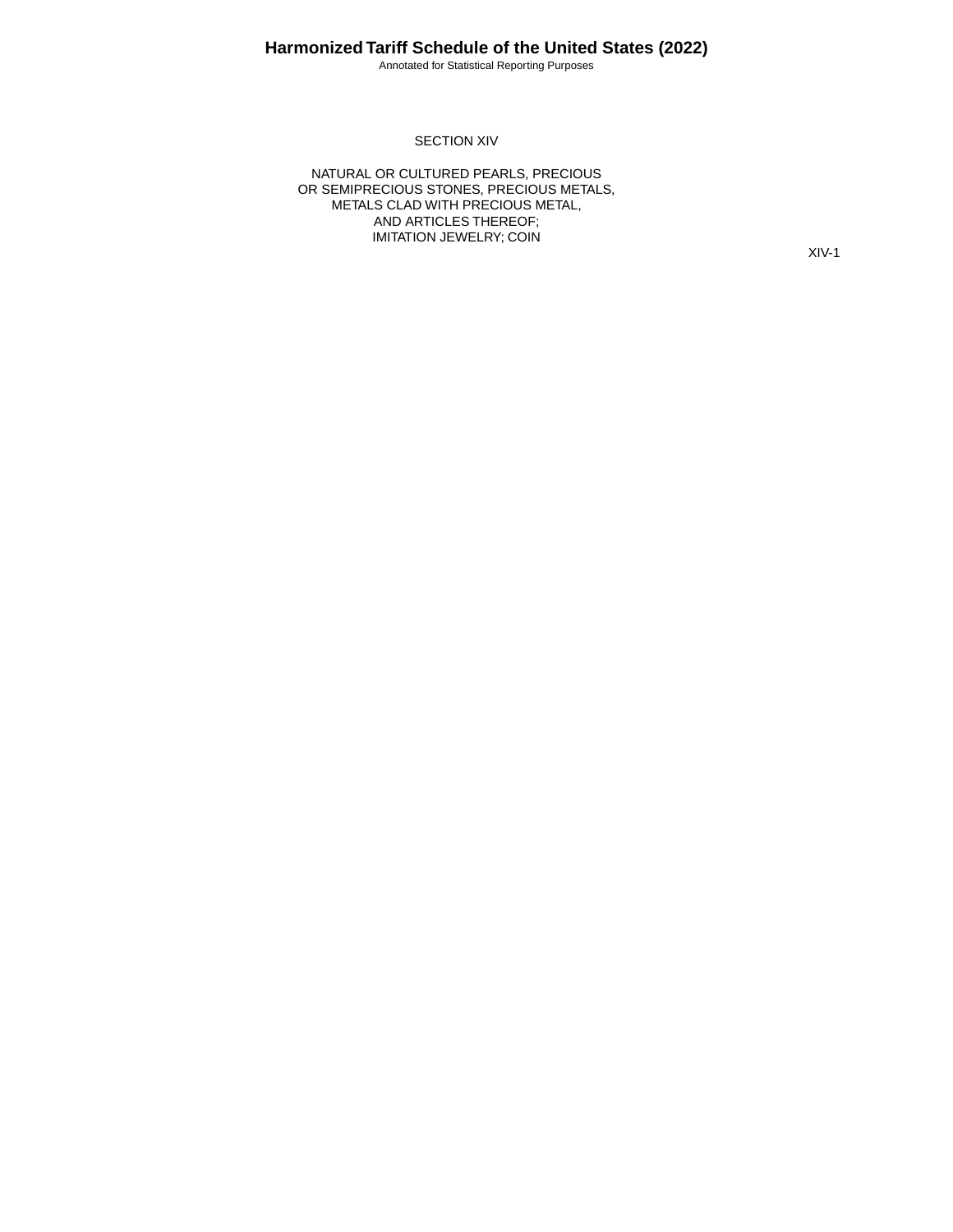Annotated for Statistical Reporting Purposes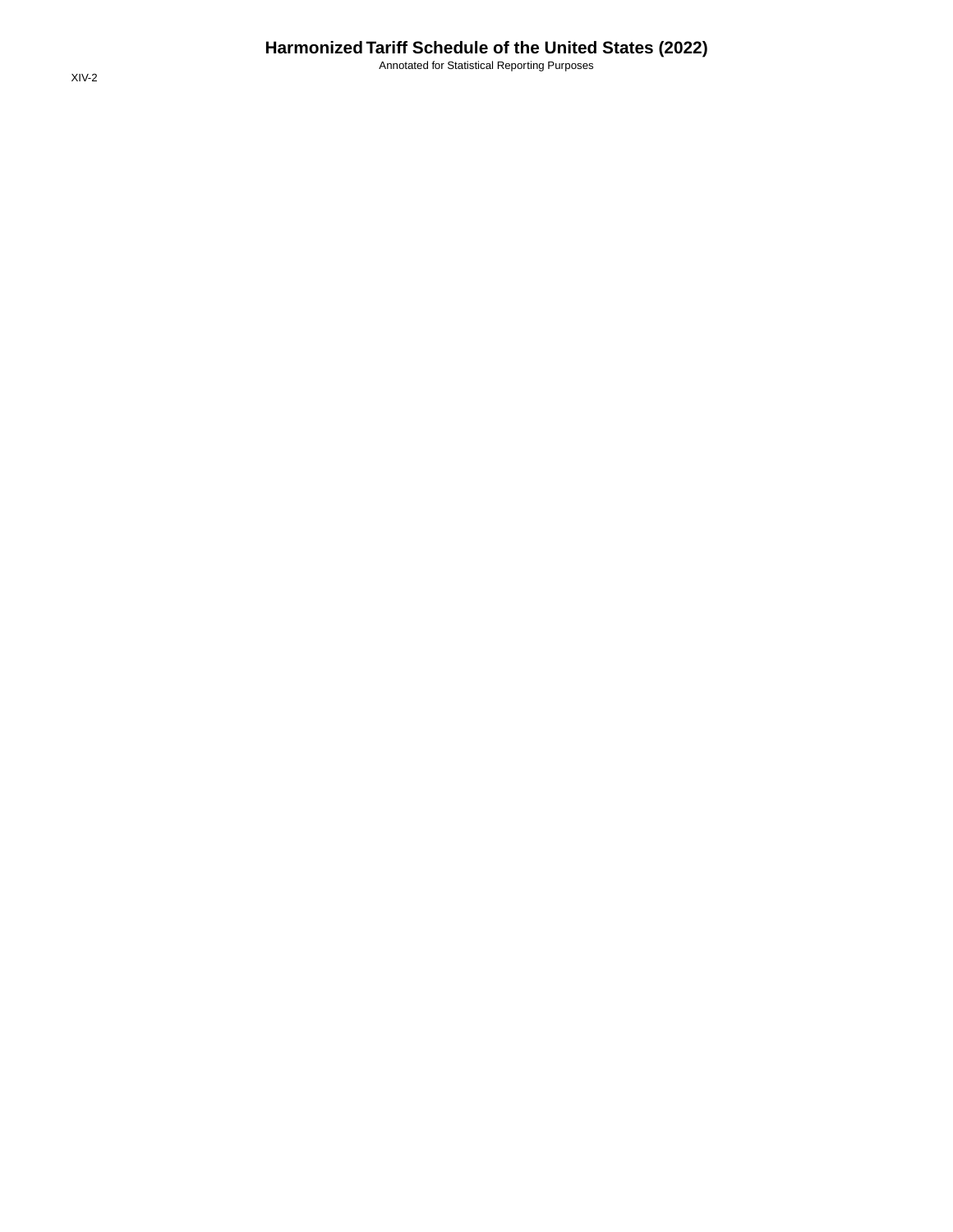Annotated for Statistical Reporting Purposes

XIV 71-1

#### CHAPTER 71

#### NATURAL OR CULTURED PEARLS, PRECIOUS OR SEMIPRECIOUS STONES, PRECIOUS METALS, METALS CLAD WITH PRECIOUS METAL, AND ARTICLES THEREOF; IMITATION JEWELRY; COIN

#### Notes

1. Subject to note 1(a) to section VI and except as provided below, all articles consisting wholly or partly:

- (a) Of natural or cultured pearls or of precious or semiprecious stones (natural, synthetic or reconstructed), or
- (b) Of precious metal or of metal clad with precious metal, are to be classified in this chapter.
- 2. (a) Headings 7113, 7114 and 7115 do not cover articles in which precious metal or metal clad with precious metal is present as minor constituents only, such as minor fittings or minor ornamentation (for example, monograms, ferrules and rims), and paragraph (b) of the foregoing note does not apply to such articles.
	- (b) Heading 7116 does not cover articles containing precious metal or metal clad with precious metal (other than as minor constituents).
- 3. This chapter does not cover:
	- (a) Amalgams of precious metal or colloidal precious metal (heading 2843);
	- (b) Sterile surgical suture materials, dental fillings or other goods of chapter 30;
	- (c) Goods of chapter 32 (for example, lustres);
	- (d) Supported catalysts (heading 3815);
	- (e) Articles of heading 4202 or 4203 referred to in note 3(B) to chapter 42;
	- (f) Articles of heading 4303 or 4304;
	- (g) Goods of section XI (textiles and textile articles);
	- (h) Footwear, headgear or other articles of chapter 64 or 65;
	- (ij) Umbrellas, walking-sticks or other articles of chapter 66;
	- (k) Abrasive goods of heading 6804 or 6805 or chapter 82, containing dust or powder of precious or semiprecious stones (natural or synthetic); articles of chapter 82 with a working part of precious or semiprecious stones (natural, synthetic or reconstructed); machinery, mechanical appliances or electrical goods, or parts thereof, of section XVI. However, articles and parts thereof, wholly of precious or semiprecious stones (natural, synthetic or reconstructed) remain classified in this chapter, except unmounted worked sapphires and diamonds for styli (heading 8522);
	- (l) Articles of chapter 90, 91 or 92 (scientific instruments, clocks and watches, musical instruments);
	- (m) Arms or parts thereof (chapter 93);
	- (n) Articles covered by note 2 to chapter 95;
	- (o) Articles classified in chapter 96 by virtue of note 4 to that chapter; or
	- (p) Original sculptures or statuary (heading 9703), collectors' pieces (heading 9705) or antiques of an age exceeding one hundred years (heading 9706), other than natural or cultured pearls or precious or semiprecious stones.
- 4. (a) The expression "precious metal" means silver, gold and platinum.
	- (b) The expression "platinum" means platinum, iridium, osmium, palladium, rhodium and ruthenium.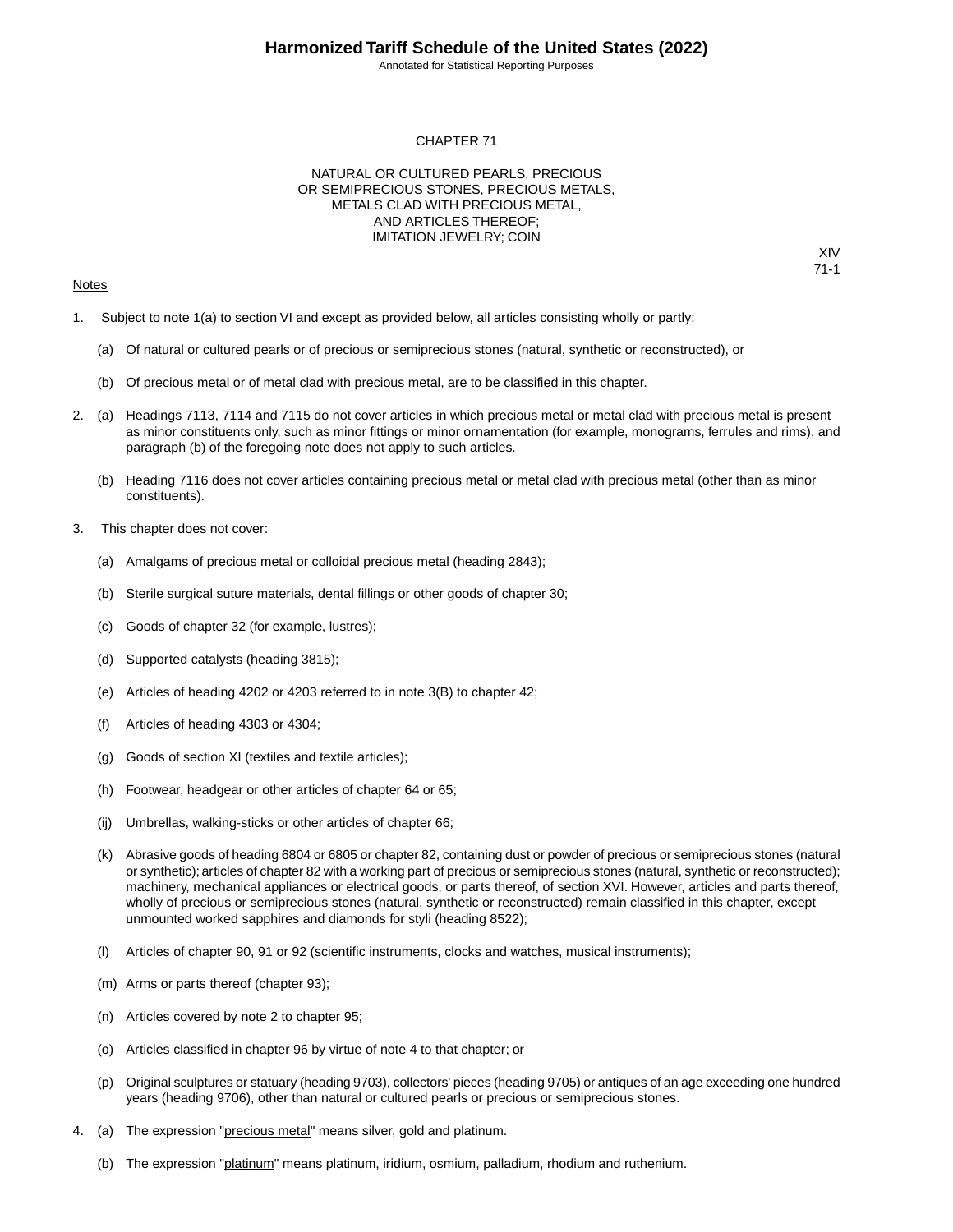Annotated for Statistical Reporting Purposes

Notes (con.) XIV 71-2

- (c) The expression "precious or semiprecious stones" does not include any of the substances specified in note 2(b) to chapter 96.
- 5. For the purposes of this chapter, any alloy (including a sintered mixture and an inter-metallic compound) containing precious metal is to be treated as an alloy of precious metal if any one precious metal constitutes as much as 2 percent, by weight, of the alloy. Alloys of precious metal are to be classified according to the following rules:
	- (a) An alloy containing 2 percent or more, by weight, of platinum is to be treated as an alloy of platinum;
	- (b) An alloy containing 2 percent or more, by weight, of gold but no platinum, or less than 2 percent, by weight, of platinum, is to be treated as an alloy of gold;
	- (c) Other alloys containing 2 percent or more, by weight, of silver are to be treated as alloys of silver.
- 6. Except where the context otherwise requires, any reference in the tariff schedule to precious metal or to any particular precious metal includes a reference to alloys treated as alloys of precious metal or of the particular metal in accordance with the rules in note 5 above, but not to metal clad with precious metal or to base metal or non-metals plated with precious metal.
- 7. Throughout the tariff schedule the expression "metal clad with precious metal" means material made with a base of metal upon one or more surfaces of which there is affixed by soldering, brazing, welding, hot-rolling or similar mechanical means a covering of precious metal. Except where the context otherwise requires, the expression also covers base metal inlaid with precious metal.
- 8. Subject to note 1(a) to section VI, goods answering to a description in heading 7112 are to be classified in that heading and in no other heading of the tariff schedule.
- 9. For the purposes of heading 7113, the expression "articles of jewelry" means:
	- (a) Any small objects of personal adornment (for example, rings, bracelets, necklaces, brooches, earrings, watch chains, fobs, pendants, tie pins, cuff links, dress studs, religious or other medals and insignia); and
	- (b) Articles of personal use of a kind normally carried in the pocket, in the handbag or on the person (for example, cigar or cigarette cases, snuff boxes, cachou or pill boxes, powder boxes, chain purses or prayer beads).

These articles may be combined or set, for example, with natural or cultured pearls, precious or semiprecious stones, synthetic or reconstructed precious or semiprecious stones, tortoise shell, mother-of-pearl, ivory, natural or reconstituted amber, jet or coral.

- 10. For the purposes of heading 7114, the expression "articles of goldsmiths' or silversmiths' wares" includes such articles as ornaments, tableware, toilet-ware, smokers' articles and other articles of household, office or religious use.
- 11. For the purposes of heading 7117, the expression "imitation jewelry" means articles of jewelry within the meaning of paragraph (a) of note 9 above (but not including buttons or other articles of heading 9606, or dress combs, hair slides or the like, or hairpins, of heading 9615), not incorporating natural or cultured pearls, precious or semiprecious stones (natural, synthetic or reconstructed) nor (except as plating or as minor constituents) precious metal or metal clad with precious metal.

#### Subheading Notes

- 1. For the purposes of subheadings 7106.10, 7108.11, 7110.11, 7110.21, 7110.31 and 7110.41, the expressions "powder" and "in powder form" mean products of which 90 percent or more by weight passes through a sieve having a mesh aperture of 0.5 mm.
- 2. Notwithstanding the provisions of note 4(b), for the purposes of subheadings 7110.11 and 7110.19, the expression "platinum" does not include iridium, osmium, palladium, rhodium or ruthenium.
- 3. For the classification of alloys in the subheadings of heading 7110, each alloy is to be classified with that metal, platinum, palladium, rhodium, iridium, osmium or ruthenium, which predominates by weight over each other of these metals.

#### Additional U.S. Notes

- 1. For the purposes of subchapter II, unless the context otherwise requires:
	- (a) The term "unwrought" refers to metals, whether or not refined, in the form of ingots, blocks, lumps, billets, cakes, slabs, pigs, cathodes, anodes, briquettes, cubes, sticks, grains, sponge, pellets, shot and similar manufactured primary forms, but does not cover rolled, forged, drawn or extruded products, tubular products or cast or sintered forms which have been machined or processed otherwise than by simple trimming, scalping or descaling;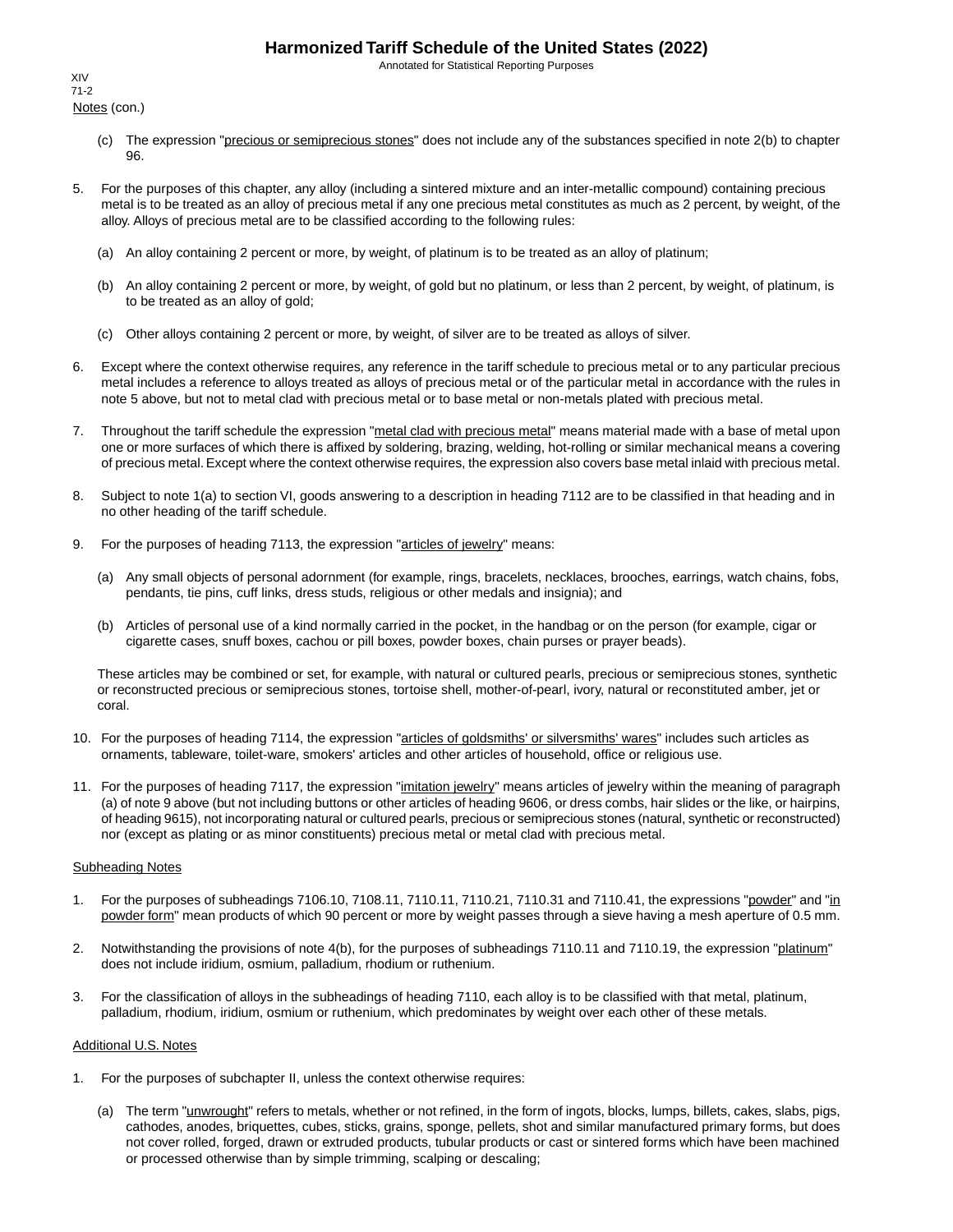Annotated for Statistical Reporting Purposes

Additional U.S. Notes (con.)

- (b) The term "semimanufactured" refers to wrought metal products in the form of bars, rods, sections, plates, sheets, strips, wire, tubes, pipes and hollow bars, and to powder (other than primary metals in powder form);
- (c) The term "waste and scrap" refers to materials and articles which are second-hand or waste or refuse, or are obsolete, defective or damaged, and which are fit only for the recovery of the metal content or for use in the manufacture of chemicals. It includes residues and ashes of a kind used principally for the recovery of precious metals, but does not include metals in unwrought form or metal-bearing materials provided for in heading 2616.
- 2. Coin provided for in heading 7118 which is currently in circulation in any country and is imported for monetary purposes shall be admitted without formal customs consumption entry or the payment of duty. This does not affect any requirements under other provisions of law to the effect that transfers of coin into or through the United States, in an amount exceeding \$10,000 on any one occasion, shall be reported as described therein.
- 3. (a) Notwithstanding any provision in additional U.S. note 5 to chapter 91, any article of jewelry provided for in heading 7113 which is the product of the Virgin Islands, Guam, or American Samoa (including any such article which contains any foreign component) shall be eligible for the benefits provided in paragraph (h) of additional U.S. note 5 to chapter 91, subject to the provisions and limitations of that note and of paragraphs (b), (c), and (d) of this note.
	- (b) Notwithstanding additional U.S. Note 5(h)(ii)(B) to chapter 91, articles of jewelry subject to this note shall be subject to a limitation of 10,000,000 units.
	- (c) Nothing in this note shall result in an increase or a decrease in the aggregate amount referred to in paragraph (h)(iii) of, or the quantitative limitation otherwise established pursuant to the requirements of, additional U.S. note 5 to chapter 91.
	- (d) Nothing in this note shall be construed to permit a reduction in the amount available to watch producers under paragraph (h)(iv) of additional U.S. note 5 to chapter 91.
	- (e) The Secretary of Commerce and the Secretary of the Interior shall issue such regulations, not inconsistent with the provisions of this note and additional U.S. note 5 to chapter 91, as the Secretaries determine necessary to carry out their respective duties under this note. Such regulations shall not be inconsistent with substantial transformation requirements but may define the circumstances under which articles of jewelry shall be deemed to be 'units' for purposes of the benefits, provisions, and limitations of additional U.S. note 5 to chapter 91.
	- (f) Notwithstanding any other provision of law, any article of jewelry provided for in Heading 7113 that is assembled in the Virgin Islands, Guam, or American Samoa by a jewelry manufacturer or jewelry assembler that commenced jewelry manufacturing or jewelry assembly operations in the Virgin Islands, Guam, or American Samoa after August 9, 2001, shall be treated as a product of the Virgin Islands, Guam, or American Samoa for purposes of this note and General Note 3(a)(iv) of this Schedule if such article is entered no later than 18 months after such jewelry manufacturer or jewelry assembler commenced jewelry manufacturing or jewelry assembly operations in the Virgin Islands, Guam, or American Samoa.

#### Statistical Notes

- 1. For the purposes of subheading 7113.19.50, the expression "ISO standard platinum" means platinum meeting the International Organization for Standardization's standard for platinum containing at least 85 percent pure platinum or at least 50 percent pure platinum with a combined content of at least 95 percent platinum group metals iridium, osmium, palladium, rhodium, or ruthenium.
- 2. For the purposes of reporting under statistical numbers 7113.19.5021 through 7113.19.5045, each piece is individually counted. For example, a pair of earrings is counted as two pieces and a necklace and its pendant are counted as one piece.

#### Compiler's Note

The provisions of subchapter II of chapter 99 (Miscellaneous Tariff Bills or MTBs), the provisions of the Generalized System of Preferences (GSP) found in General Note 4 and most product exclusions from the additional tariffs on products of China in subchapter III of chapter 99 expired on December 31, 2020. However, no endnotes or footnotes relating to these provisions have been deleted as of the issue date of this edition.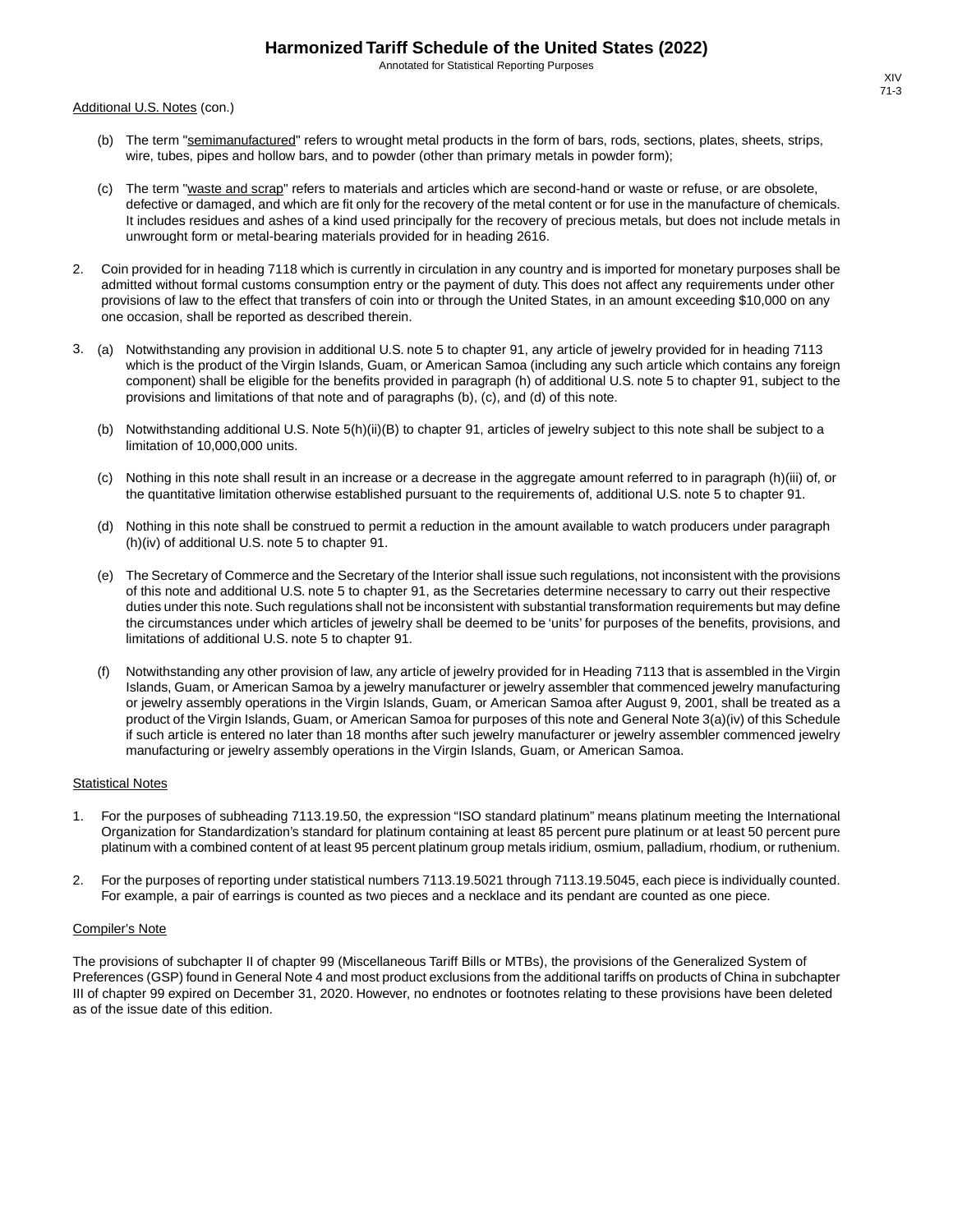Annotated for Statistical Reporting Purposes

| Heading/                 | Stat.       |                                                                                                                                                                                  | Unit           |         | Rates of Duty           |                |
|--------------------------|-------------|----------------------------------------------------------------------------------------------------------------------------------------------------------------------------------|----------------|---------|-------------------------|----------------|
| Subheading               | Suf-<br>fix | <b>Article Description</b>                                                                                                                                                       | of<br>Quantity | General | $\mathbf{1}$<br>Special | $\overline{2}$ |
|                          |             | I. NATURAL OR CULTURED PEARLS AND PRECIOUS OR<br>SEMIPRECIOUS STONES                                                                                                             |                |         |                         |                |
| 7101                     |             | Pearls, natural or cultured, whether or not worked or graded<br>but not strung, mounted or set; pearls, natural or cultured,<br>temporarily strung for convenience of transport: |                |         |                         |                |
| 7101.10<br>7101.10.30 00 |             | Natural pearls:<br>Graded and temporarily strung for convenience of                                                                                                              |                |         |                         | 10%            |
| 7101.10.60 00            |             |                                                                                                                                                                                  |                |         |                         | 10%            |
| 7101.21.00 00            |             | Cultured pearls:                                                                                                                                                                 |                |         |                         | 10%            |
| 7101.22                  |             | Worked:                                                                                                                                                                          |                |         |                         |                |
| 7101.22.30 00            |             | Graded and temporarily strung for convenience of                                                                                                                                 |                |         |                         | 10%            |
| 7101.22.60 00            |             |                                                                                                                                                                                  |                |         |                         | 10%            |
| 7102<br>7102.10.00 00    |             | Diamonds, whether or not worked, but not mounted or set:                                                                                                                         |                |         |                         | Free           |
|                          |             | Industrial:                                                                                                                                                                      |                |         |                         |                |
| 7102.21<br>7102.21.10    |             | Unworked or simply sawn, cleaved or bruted:                                                                                                                                      |                |         |                         | Free           |
|                          | 10          |                                                                                                                                                                                  |                |         |                         |                |
|                          | 20          |                                                                                                                                                                                  |                |         |                         |                |
| 7102.21.30 00            |             | Other:                                                                                                                                                                           |                |         |                         | 30%            |
| 7102.21.40 00            |             |                                                                                                                                                                                  |                |         |                         | Free           |
| 7102.29.00               |             |                                                                                                                                                                                  |                |         |                         | Free           |
|                          | 10          | Miners' diamonds:                                                                                                                                                                |                |         |                         |                |
|                          | 20          |                                                                                                                                                                                  |                |         |                         |                |
|                          | 50          |                                                                                                                                                                                  |                |         |                         |                |
|                          |             | Nonindustrial:                                                                                                                                                                   |                |         |                         |                |
| 7102.31.00 00            |             | Unworked or simply sawn, cleaved or bruted carat Free <sup>1/</sup>                                                                                                              |                |         |                         | Free           |
| 7102.39.00               |             |                                                                                                                                                                                  |                |         |                         | 10%            |
|                          | 10          |                                                                                                                                                                                  |                |         |                         |                |
|                          | 50          |                                                                                                                                                                                  | carat          |         |                         |                |
|                          |             |                                                                                                                                                                                  |                |         |                         |                |
|                          |             |                                                                                                                                                                                  |                |         |                         |                |
|                          |             |                                                                                                                                                                                  |                |         |                         |                |
|                          |             |                                                                                                                                                                                  |                |         |                         |                |
|                          |             |                                                                                                                                                                                  |                |         |                         |                |
|                          |             |                                                                                                                                                                                  |                |         |                         |                |
|                          |             |                                                                                                                                                                                  |                |         |                         |                |
|                          |             |                                                                                                                                                                                  |                |         |                         |                |
|                          |             |                                                                                                                                                                                  |                |         |                         |                |
|                          |             |                                                                                                                                                                                  |                |         |                         |                |
|                          |             |                                                                                                                                                                                  |                |         |                         |                |
|                          |             |                                                                                                                                                                                  |                |         |                         |                |
|                          |             |                                                                                                                                                                                  |                |         |                         |                |
|                          |             |                                                                                                                                                                                  |                |         |                         |                |
|                          |             |                                                                                                                                                                                  |                |         |                         |                |
|                          |             |                                                                                                                                                                                  |                |         |                         |                |
|                          |             |                                                                                                                                                                                  |                |         |                         |                |
|                          |             |                                                                                                                                                                                  |                |         |                         |                |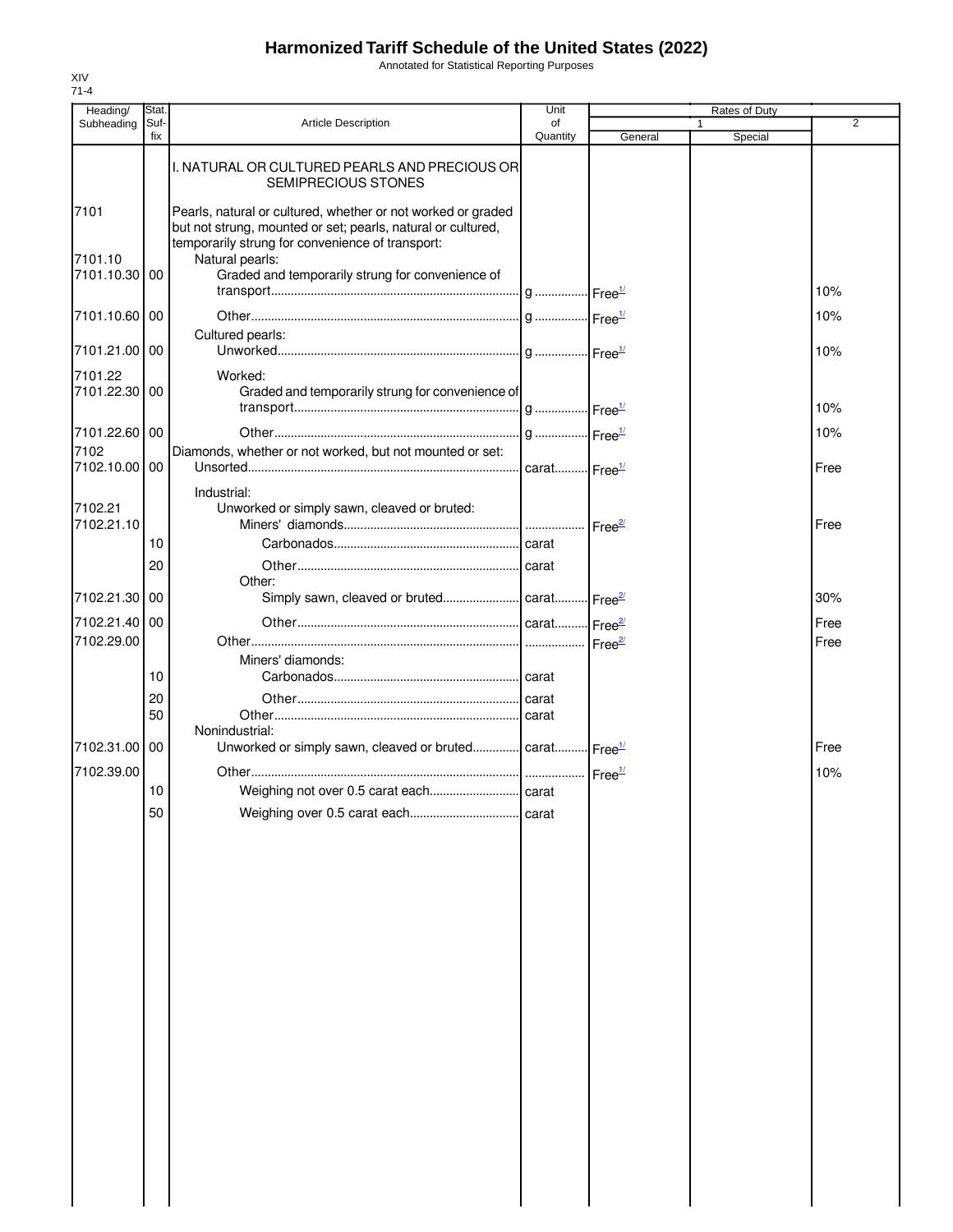Annotated for Statistical Reporting Purposes

| Heading/                 | Stat.       |                                                                                                                                                                                                                                                                     | Unit                      |                    | Rates of Duty                                             |                |
|--------------------------|-------------|---------------------------------------------------------------------------------------------------------------------------------------------------------------------------------------------------------------------------------------------------------------------|---------------------------|--------------------|-----------------------------------------------------------|----------------|
| Subheading               | Suf-<br>fix | Article Description                                                                                                                                                                                                                                                 | of<br>Quantity            |                    | 1                                                         | $\overline{2}$ |
| 7103                     |             | Precious stones (other than diamonds) and semiprecious<br>stones, whether or not worked or graded but not strung,<br>mounted or set; ungraded precious stones (other than<br>diamonds) and semiprecious stones, temporarily strung for<br>convenience of transport: |                           | General            | Special                                                   |                |
| 7103.10<br>7103.10.20 00 |             | Unworked or simply sawn or roughly shaped:                                                                                                                                                                                                                          |                           |                    |                                                           | Free           |
| 7103.10.40 00            |             |                                                                                                                                                                                                                                                                     | carat 10.5% <sup>1/</sup> |                    | Free (A, AU, BH, CL, 50%                                  |                |
|                          |             |                                                                                                                                                                                                                                                                     |                           |                    | CO, D, E, IL, JO,<br>KR, MA, OM, P,<br>PA, PE, S, SG)     |                |
| 7103.91.00               |             | Otherwise worked:                                                                                                                                                                                                                                                   |                           | Free <sup>1/</sup> |                                                           | 10%            |
|                          | 10          |                                                                                                                                                                                                                                                                     |                           |                    |                                                           |                |
|                          | 20          |                                                                                                                                                                                                                                                                     |                           |                    |                                                           |                |
|                          |             |                                                                                                                                                                                                                                                                     |                           |                    |                                                           |                |
| 7103.99                  | 30          | Other:                                                                                                                                                                                                                                                              |                           |                    |                                                           |                |
| 7103.99.10               | 00          | Cut but not set, and suitable for use in the                                                                                                                                                                                                                        | carat Free <sup>1/</sup>  |                    |                                                           | 10%            |
| 7103.99.50 00            |             |                                                                                                                                                                                                                                                                     | carat 10.5% <sup>1/</sup> |                    | Free (A*, AU, BH,                                         | 50%            |
|                          |             |                                                                                                                                                                                                                                                                     |                           |                    | CL, CO, D, E, IL,<br>JO, KR, MA, OM,<br>P, PA, PE, S, SG) |                |
|                          |             |                                                                                                                                                                                                                                                                     |                           |                    |                                                           |                |
|                          |             |                                                                                                                                                                                                                                                                     |                           |                    |                                                           |                |
|                          |             |                                                                                                                                                                                                                                                                     |                           |                    |                                                           |                |
|                          |             |                                                                                                                                                                                                                                                                     |                           |                    |                                                           |                |
|                          |             |                                                                                                                                                                                                                                                                     |                           |                    |                                                           |                |
|                          |             |                                                                                                                                                                                                                                                                     |                           |                    |                                                           |                |
|                          |             |                                                                                                                                                                                                                                                                     |                           |                    |                                                           |                |
|                          |             |                                                                                                                                                                                                                                                                     |                           |                    |                                                           |                |
|                          |             |                                                                                                                                                                                                                                                                     |                           |                    |                                                           |                |
|                          |             |                                                                                                                                                                                                                                                                     |                           |                    |                                                           |                |
|                          |             |                                                                                                                                                                                                                                                                     |                           |                    |                                                           |                |
|                          |             |                                                                                                                                                                                                                                                                     |                           |                    |                                                           |                |
|                          |             |                                                                                                                                                                                                                                                                     |                           |                    |                                                           |                |
|                          |             |                                                                                                                                                                                                                                                                     |                           |                    |                                                           |                |
|                          |             |                                                                                                                                                                                                                                                                     |                           |                    |                                                           |                |
|                          |             |                                                                                                                                                                                                                                                                     |                           |                    |                                                           |                |
|                          |             |                                                                                                                                                                                                                                                                     |                           |                    |                                                           |                |
|                          |             |                                                                                                                                                                                                                                                                     |                           |                    |                                                           |                |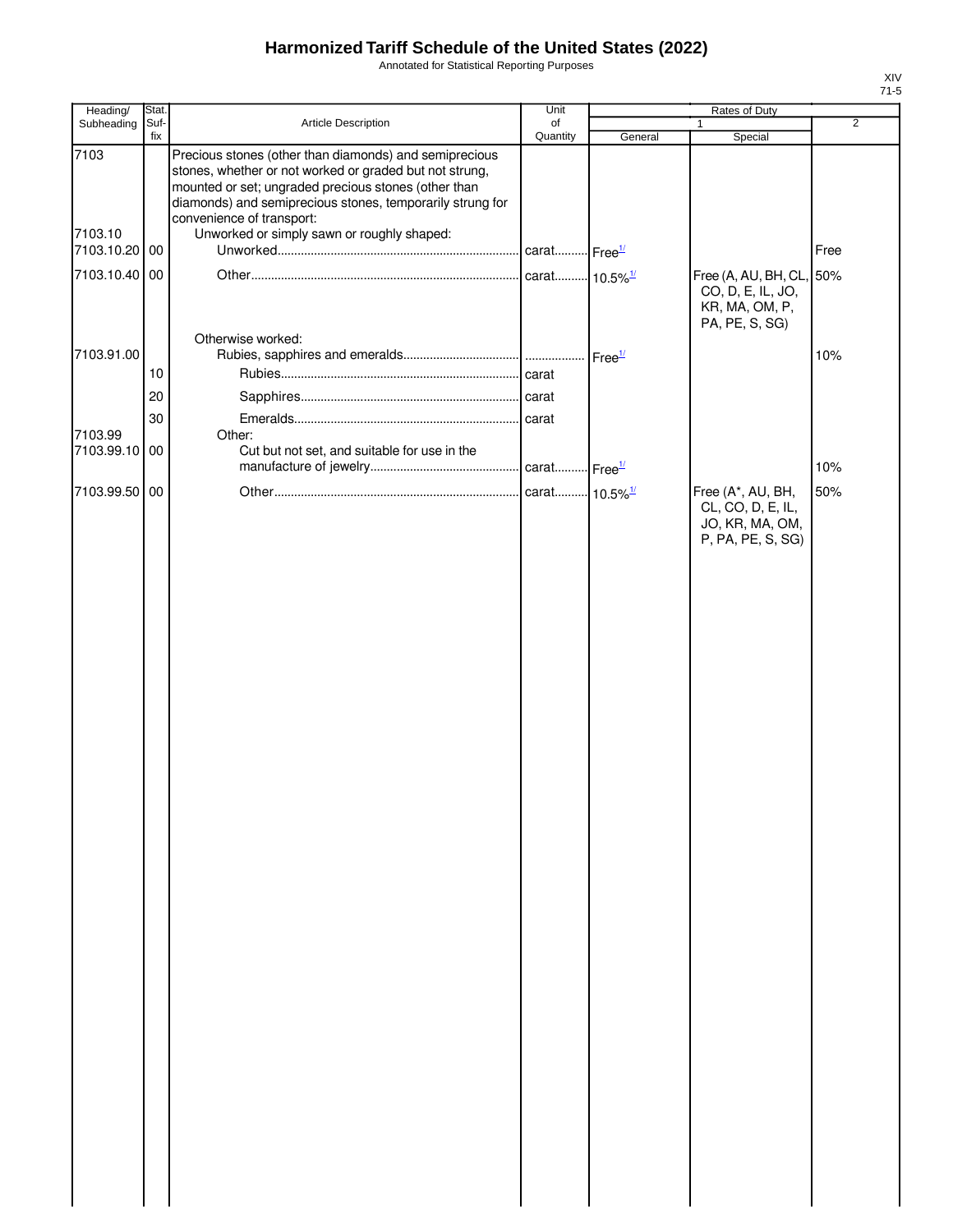Annotated for Statistical Reporting Purposes

| Heading/                 | Stat.       |                                                                                                                                                                                                                                                 | Unit           |                            | Rates of Duty                                                                     |                |
|--------------------------|-------------|-------------------------------------------------------------------------------------------------------------------------------------------------------------------------------------------------------------------------------------------------|----------------|----------------------------|-----------------------------------------------------------------------------------|----------------|
| Subheading               | Suf-<br>fix | <b>Article Description</b>                                                                                                                                                                                                                      | of<br>Quantity | General                    | Special                                                                           | $\overline{2}$ |
| 7104                     |             | Synthetic or reconstructed precious or semiprecious stones,<br>whether or not worked or graded but not strung, mounted or<br>set; ungraded synthetic or reconstructed precious or<br>semiprecious stones, temporarily strung for convenience of |                |                            |                                                                                   |                |
| 7104.10.00 00            |             | transport:                                                                                                                                                                                                                                      |                |                            | Free (A, AU, BH, CL, 50%<br>CO, D, E, IL, JO,<br>KR, MA, OM, P,<br>PA, PE, S, SG) |                |
| 7104.21.00 00            |             | Other, unworked or simply sawn or roughly shaped:                                                                                                                                                                                               |                |                            | Free (A+, AU, BH,<br>CL, CO, D, E, IL,<br>JO, KR, MA, OM,<br>P, PA, PE, S, SG)    | 30%            |
| 7104.29.00 00            |             |                                                                                                                                                                                                                                                 |                |                            | Free (A+, AU, BH,<br>CL, CO, D, E, IL,<br>JO, KR, MA, OM,<br>P, PA, PE, S, SG)    | 30%            |
|                          |             | Other:                                                                                                                                                                                                                                          |                |                            |                                                                                   |                |
| 7104.91<br>7104.91.10 00 |             | Diamonds:<br>Cut but not set, and suitable for use in the                                                                                                                                                                                       |                |                            |                                                                                   |                |
|                          |             |                                                                                                                                                                                                                                                 |                |                            |                                                                                   | 10%            |
| 7104.91.50 00            |             |                                                                                                                                                                                                                                                 |                |                            | Free (A, AU, BH, CL, 50%<br>CO, D, E, IL, JO,<br>KR, MA, OM, P,<br>PA, PE, S, SG) |                |
| 7104.99                  |             | Other:                                                                                                                                                                                                                                          |                |                            |                                                                                   |                |
| 7104.99.10 00            |             | Cut but not set, and suitable for use in the                                                                                                                                                                                                    |                |                            |                                                                                   | 10%            |
|                          |             |                                                                                                                                                                                                                                                 |                |                            |                                                                                   |                |
| 7104.99.50 00            |             |                                                                                                                                                                                                                                                 |                |                            | Free (A, AU, BH, CL, 50%<br>CO, D, E, IL, JO,<br>KR, MA, OM, P,<br>PA, PE, S, SG) |                |
| 7105                     |             | Dust and powder of natural or synthetic precious or semi-<br>precious stones:                                                                                                                                                                   |                |                            |                                                                                   |                |
| 7105.10.00               |             |                                                                                                                                                                                                                                                 |                |                            |                                                                                   | Free           |
|                          | 11          | Natural:                                                                                                                                                                                                                                        |                |                            |                                                                                   |                |
|                          | 15          |                                                                                                                                                                                                                                                 | carat          |                            |                                                                                   |                |
|                          |             | Synthetic:                                                                                                                                                                                                                                      |                |                            |                                                                                   |                |
|                          | 20          |                                                                                                                                                                                                                                                 |                |                            |                                                                                   |                |
|                          | 30          | Other:                                                                                                                                                                                                                                          |                |                            |                                                                                   |                |
|                          | 50          |                                                                                                                                                                                                                                                 |                |                            |                                                                                   |                |
| 7105.90.00               | 00          |                                                                                                                                                                                                                                                 |                | $\cdot$ Free <sup>2/</sup> |                                                                                   | $2.2$ ¢/kg     |
|                          |             |                                                                                                                                                                                                                                                 |                |                            |                                                                                   |                |
|                          |             |                                                                                                                                                                                                                                                 |                |                            |                                                                                   |                |
|                          |             |                                                                                                                                                                                                                                                 |                |                            |                                                                                   |                |
|                          |             |                                                                                                                                                                                                                                                 |                |                            |                                                                                   |                |
|                          |             |                                                                                                                                                                                                                                                 |                |                            |                                                                                   |                |
|                          |             |                                                                                                                                                                                                                                                 |                |                            |                                                                                   |                |
|                          |             |                                                                                                                                                                                                                                                 |                |                            |                                                                                   |                |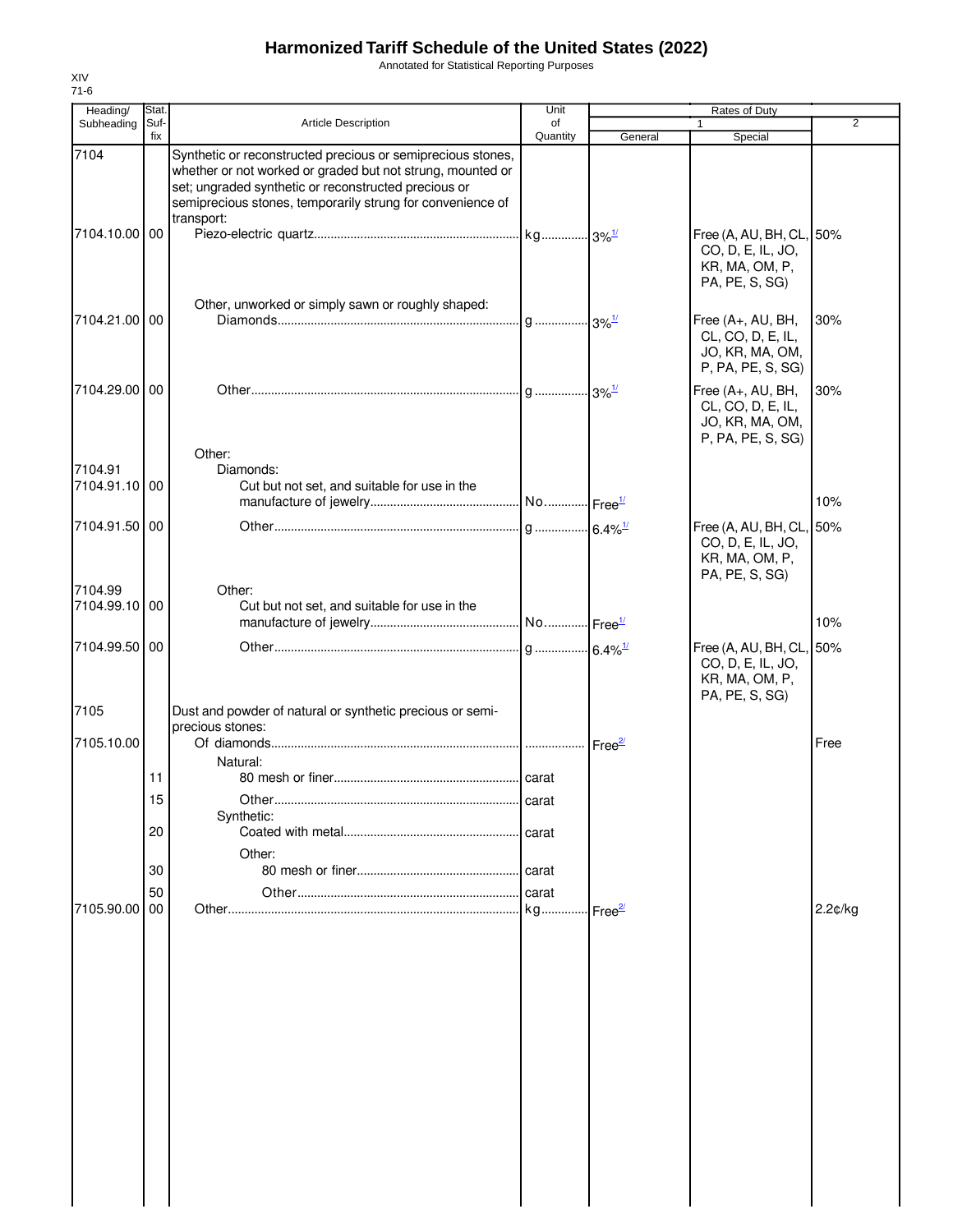Annotated for Statistical Reporting Purposes

| Heading/                 | Stat.       |                                                                                                                                                                                | Unit           |                    | Rates of Duty                                                                     |                |
|--------------------------|-------------|--------------------------------------------------------------------------------------------------------------------------------------------------------------------------------|----------------|--------------------|-----------------------------------------------------------------------------------|----------------|
| Subheading               | Suf-<br>fix | <b>Article Description</b>                                                                                                                                                     | of<br>Quantity | General            | $\mathbf{1}$<br>Special                                                           | $\overline{2}$ |
|                          |             | II. PRECIOUS METALS AND METALS CLAD WITH<br>PRECIOUS METAL                                                                                                                     |                |                    |                                                                                   |                |
| 7106                     |             | Silver (including silver plated with gold or platinum), unwrought<br>or in semimanufactured forms, or in powder form:                                                          |                |                    |                                                                                   |                |
| 7106.10.00 00            |             |                                                                                                                                                                                |                |                    |                                                                                   | Free           |
| 7106.91<br>7106.91.10    |             | Other:<br>Unwrought:                                                                                                                                                           |                | Free <sup>2/</sup> |                                                                                   | Free           |
|                          | 10          |                                                                                                                                                                                |                |                    |                                                                                   |                |
| 7106.91.50               | 20<br>00    |                                                                                                                                                                                |                |                    | Free (A, AU, BH, CL, 65%<br>CO, D, E, IL, JO,<br>KR, MA, OM, P,<br>PA, PE, S, SG) |                |
| 7106.92<br>7106.92.10 00 |             | Semimanufactured:<br>Rectangular or near rectangular shapes, containing<br>99.5 percent or more by weight of silver and not<br>otherwise marked or decorated than with weight, |                |                    |                                                                                   | Free           |
|                          |             |                                                                                                                                                                                |                |                    |                                                                                   |                |
| 7106.92.50               | 00          |                                                                                                                                                                                |                |                    | Free (A*, AU, BH,<br>CL, CO, D, E, IL,<br>JO, KR, MA, OM,<br>P, PA, PE, S, SG)    | 65%            |
|                          |             | 7107.00.00 00 Base metals clad with silver, not further worked than semi-                                                                                                      |                |                    | Free (A, AU, BH, CL,<br>CO, D, E, IL, JO,<br>KR, MA, OM, P,<br>PA, PE, S, SG)     | 30%            |
|                          |             |                                                                                                                                                                                |                |                    |                                                                                   |                |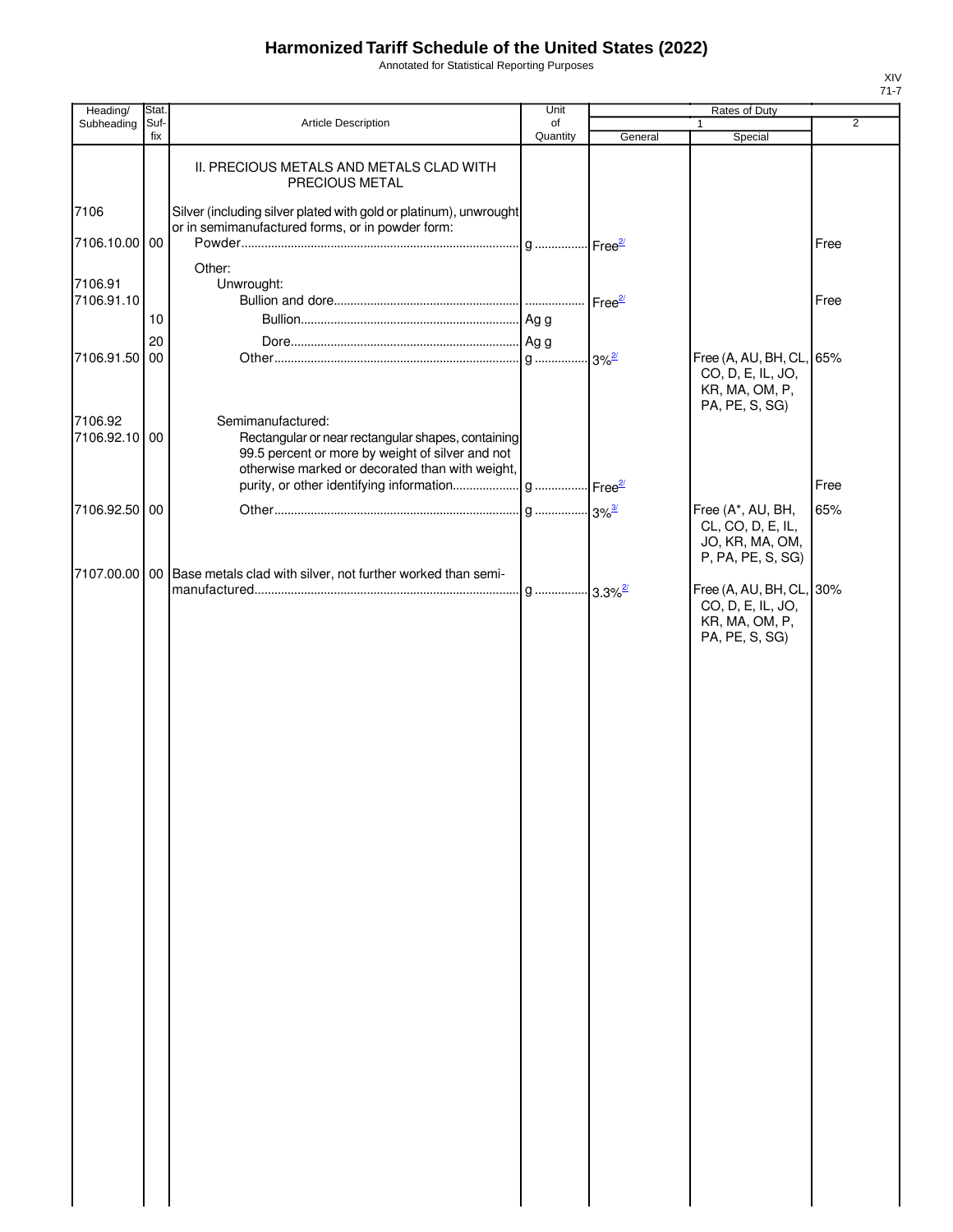Annotated for Statistical Reporting Purposes

| Stat.         |                                                                                                                                                                                                   | Unit                                                                                                                    |                                                                                                                        | Rates of Duty                                         |                                                                                             |
|---------------|---------------------------------------------------------------------------------------------------------------------------------------------------------------------------------------------------|-------------------------------------------------------------------------------------------------------------------------|------------------------------------------------------------------------------------------------------------------------|-------------------------------------------------------|---------------------------------------------------------------------------------------------|
| Suf-          |                                                                                                                                                                                                   | of                                                                                                                      |                                                                                                                        | 1                                                     | 2                                                                                           |
|               | Gold (including gold plated with platinum) unwrought or in<br>semimanufactured forms, or in powder form:                                                                                          |                                                                                                                         |                                                                                                                        |                                                       |                                                                                             |
| 7108.11.00 00 |                                                                                                                                                                                                   |                                                                                                                         |                                                                                                                        |                                                       | Free                                                                                        |
|               | Other unwrought forms:                                                                                                                                                                            |                                                                                                                         |                                                                                                                        |                                                       |                                                                                             |
|               |                                                                                                                                                                                                   |                                                                                                                         |                                                                                                                        |                                                       | Free                                                                                        |
|               | Bullion:                                                                                                                                                                                          |                                                                                                                         |                                                                                                                        |                                                       |                                                                                             |
|               |                                                                                                                                                                                                   |                                                                                                                         |                                                                                                                        |                                                       |                                                                                             |
|               |                                                                                                                                                                                                   |                                                                                                                         |                                                                                                                        |                                                       |                                                                                             |
|               |                                                                                                                                                                                                   |                                                                                                                         |                                                                                                                        |                                                       |                                                                                             |
|               |                                                                                                                                                                                                   |                                                                                                                         |                                                                                                                        |                                                       |                                                                                             |
|               |                                                                                                                                                                                                   |                                                                                                                         |                                                                                                                        | CO, D, E, IL, JO,<br>KR, MA, OM, P,<br>PA, PE, S, SG) |                                                                                             |
|               |                                                                                                                                                                                                   |                                                                                                                         |                                                                                                                        |                                                       |                                                                                             |
|               |                                                                                                                                                                                                   |                                                                                                                         |                                                                                                                        |                                                       |                                                                                             |
|               |                                                                                                                                                                                                   |                                                                                                                         |                                                                                                                        |                                                       |                                                                                             |
| 7108.13.10 00 |                                                                                                                                                                                                   | $cm2$ .                                                                                                                 |                                                                                                                        |                                                       | 8%                                                                                          |
|               |                                                                                                                                                                                                   | Au g                                                                                                                    |                                                                                                                        |                                                       |                                                                                             |
| 7108.13.55 00 | Other:<br>Rectangular or near rectangular shapes,<br>containing 99.5 percent or more by weight of<br>gold and not otherwise marked or decorated<br>than with weight, purity, or other identifying |                                                                                                                         |                                                                                                                        |                                                       | Free                                                                                        |
|               |                                                                                                                                                                                                   |                                                                                                                         |                                                                                                                        |                                                       |                                                                                             |
|               |                                                                                                                                                                                                   |                                                                                                                         |                                                                                                                        | CO, D, E, IL, JO,<br>KR, MA, OM, P,<br>PA, PE, S, SG) |                                                                                             |
|               |                                                                                                                                                                                                   |                                                                                                                         |                                                                                                                        |                                                       | Free                                                                                        |
| 7109.00.00    |                                                                                                                                                                                                   |                                                                                                                         |                                                                                                                        |                                                       |                                                                                             |
|               |                                                                                                                                                                                                   |                                                                                                                         |                                                                                                                        | CO, D, E, IL, JO,<br>KR, MA, OM, P,<br>PA, PE, S, SG) |                                                                                             |
|               | fix<br>13<br>17<br>20<br>10<br>50<br>7108.13.70 00<br>7108.20.00 00<br>00                                                                                                                         | <b>Article Description</b><br>Nonmonetary:<br>Containing by weight not less than 99.95<br>Other semimanufactured forms: | Quantity<br>Containing by weight not less than 99.95<br>Base metals or silver, clad with gold, not further worked than | General<br>Free $\frac{2}{3}$                         | Special<br>Free (A, AU, BH, CL, 65%<br>Free (A, AU, BH, CL, 65%<br>Free (A, AU, BH, CL, 65% |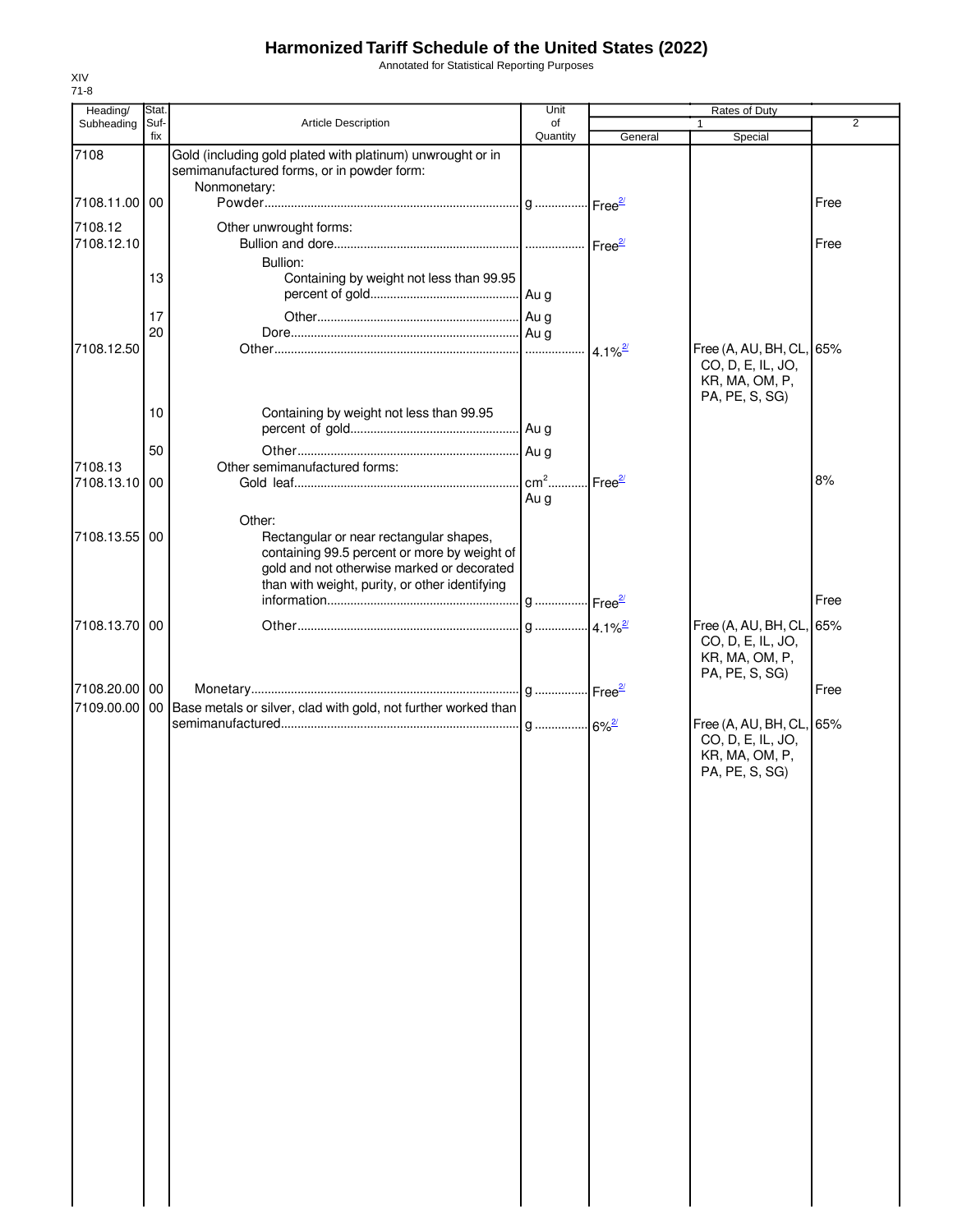Annotated for Statistical Reporting Purposes

| Heading/      | Stat.       |                                                                                                                                                                                                                                                                  | Unit                  |                    | Rates of Duty                                                                 |      |
|---------------|-------------|------------------------------------------------------------------------------------------------------------------------------------------------------------------------------------------------------------------------------------------------------------------|-----------------------|--------------------|-------------------------------------------------------------------------------|------|
| Subheading    | Suf-<br>fix | Article Description                                                                                                                                                                                                                                              | οf<br>Quantity        | General            | Special                                                                       | 2    |
| 7110          |             | Platinum, unwrought or in semimanufactured forms, or in<br>powder form:                                                                                                                                                                                          |                       |                    |                                                                               |      |
| 7110.11.00    |             | Platinum:                                                                                                                                                                                                                                                        |                       |                    |                                                                               | Free |
|               | 10          |                                                                                                                                                                                                                                                                  |                       |                    |                                                                               |      |
|               | 20          |                                                                                                                                                                                                                                                                  |                       |                    |                                                                               |      |
|               | 50          |                                                                                                                                                                                                                                                                  |                       |                    |                                                                               |      |
| 7110.19.00    | 00          |                                                                                                                                                                                                                                                                  |                       |                    |                                                                               | Free |
| 7110.21.00 00 |             | Palladium:                                                                                                                                                                                                                                                       |                       |                    |                                                                               | Free |
|               |             |                                                                                                                                                                                                                                                                  |                       |                    |                                                                               |      |
| 7110.29.00 00 |             | Rhodium:                                                                                                                                                                                                                                                         |                       |                    |                                                                               | Free |
| 7110.31.00 00 |             |                                                                                                                                                                                                                                                                  |                       |                    |                                                                               | Free |
| 7110.39.00 00 |             |                                                                                                                                                                                                                                                                  |                       |                    |                                                                               | Free |
|               |             | Iridium, osmium and ruthenium:                                                                                                                                                                                                                                   |                       |                    |                                                                               |      |
| 7110.41.00    |             |                                                                                                                                                                                                                                                                  |                       |                    |                                                                               | Free |
|               | 10          | Separately:                                                                                                                                                                                                                                                      |                       |                    |                                                                               |      |
|               | 20          |                                                                                                                                                                                                                                                                  |                       |                    |                                                                               |      |
|               | 30          |                                                                                                                                                                                                                                                                  |                       |                    |                                                                               |      |
|               | 50          |                                                                                                                                                                                                                                                                  |                       |                    |                                                                               |      |
| 7110.49.00    |             |                                                                                                                                                                                                                                                                  |                       |                    |                                                                               | Free |
|               | 10          |                                                                                                                                                                                                                                                                  |                       |                    |                                                                               |      |
| 7111.00.00    | 50          | 00 Base metals, silver or gold, clad with platinum, not further                                                                                                                                                                                                  |                       |                    |                                                                               |      |
|               |             |                                                                                                                                                                                                                                                                  |                       |                    | Free (A, AU, BH, CL,<br>CO, D, E, IL, JO,<br>KR, MA, OM, P,<br>PA, PE, S, SG) | 65%  |
| 7112          |             | Waste and scrap of precious metal or of metal clad with<br>precious metal; other waste and scrap containing precious<br>metal or precious metal compounds, of a kind used principally<br>for the recovery of precious metal other than goods of heading<br>8549: |                       |                    |                                                                               |      |
| 7112.30.01    | 00          | Ash containing precious metal or precious metal                                                                                                                                                                                                                  |                       |                    |                                                                               | Free |
| 7112.91.01    | 00          | Other:<br>Of gold, including metal clad with gold but excluding<br>sweepings containing other precious metals                                                                                                                                                    | g                     | Free <sup>27</sup> |                                                                               | Free |
| 7112.92.01    | 00          | Of platinum, including metal clad with platinum but                                                                                                                                                                                                              | Au g                  |                    |                                                                               |      |
|               |             | excluding sweepings containing other precious                                                                                                                                                                                                                    |                       |                    |                                                                               |      |
|               |             |                                                                                                                                                                                                                                                                  | g  Free <sup>21</sup> |                    |                                                                               | Free |
|               |             |                                                                                                                                                                                                                                                                  | Pt g                  |                    |                                                                               |      |
| 7112.99.01    | 00          |                                                                                                                                                                                                                                                                  | g  Free <sup>2/</sup> |                    |                                                                               | Free |
|               |             |                                                                                                                                                                                                                                                                  |                       |                    |                                                                               |      |
|               |             |                                                                                                                                                                                                                                                                  |                       |                    |                                                                               |      |
|               |             |                                                                                                                                                                                                                                                                  |                       |                    |                                                                               |      |
|               |             |                                                                                                                                                                                                                                                                  |                       |                    |                                                                               |      |
|               |             |                                                                                                                                                                                                                                                                  |                       |                    |                                                                               |      |
|               |             |                                                                                                                                                                                                                                                                  |                       |                    |                                                                               |      |
|               |             |                                                                                                                                                                                                                                                                  |                       |                    |                                                                               |      |
|               |             |                                                                                                                                                                                                                                                                  |                       |                    |                                                                               |      |
|               |             |                                                                                                                                                                                                                                                                  |                       |                    |                                                                               |      |
|               |             |                                                                                                                                                                                                                                                                  |                       |                    |                                                                               |      |
|               |             |                                                                                                                                                                                                                                                                  |                       |                    |                                                                               |      |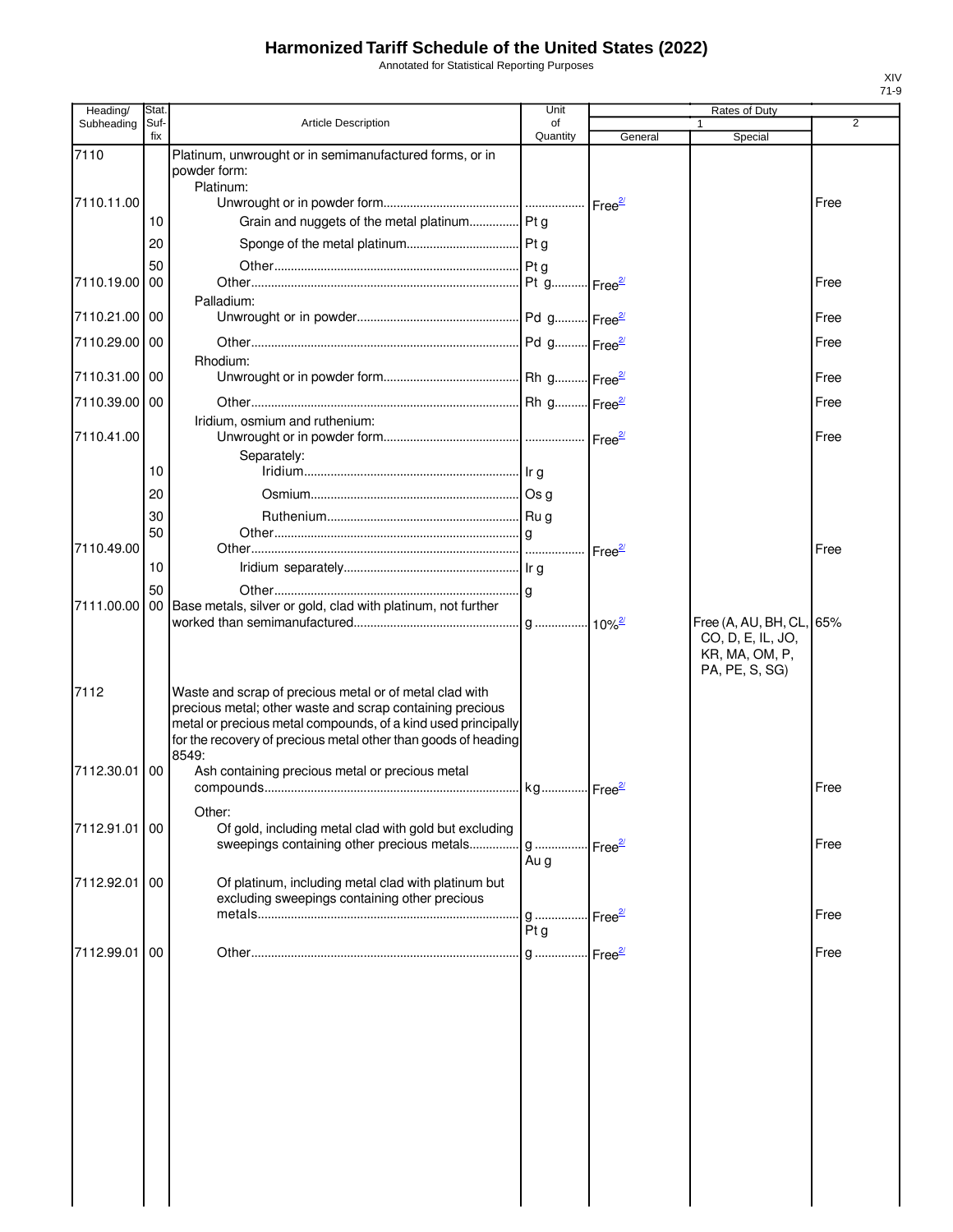Annotated for Statistical Reporting Purposes

| Heading/      | Stat.       |                                                                                                                                                                                                                | Unit           | Rates of Duty |                                                                                    | $\overline{2}$ |  |
|---------------|-------------|----------------------------------------------------------------------------------------------------------------------------------------------------------------------------------------------------------------|----------------|---------------|------------------------------------------------------------------------------------|----------------|--|
| Subheading    | Suf-<br>fix | Article Description                                                                                                                                                                                            | of<br>Quantity | General       | $\mathbf{1}$<br>Special                                                            |                |  |
|               |             | III. JEWELRY, GOLDSMITHS' AND SILVERSMITHS' WARES<br>AND OTHER ARTICLES                                                                                                                                        |                |               |                                                                                    |                |  |
| 7113          |             | Articles of jewelry and parts thereof, of precious metal or of<br>metal clad with precious metal:<br>Of precious metal whether or not plated or clad with                                                      |                |               |                                                                                    |                |  |
| 7113.11       |             | precious metal:<br>Of silver, whether or not plated or clad with other                                                                                                                                         |                |               |                                                                                    |                |  |
| 7113.11.10 00 |             | precious metal:<br>Rope, curb, cable, chain and similar articles                                                                                                                                               |                |               |                                                                                    |                |  |
|               |             | produced in continuous lengths, all the foregoing,<br>whether or not cut to specific lengths and whether<br>or not set with imitation pearls or imitation<br>gemstones, suitable for use in the manufacture of |                |               |                                                                                    |                |  |
|               |             |                                                                                                                                                                                                                |                |               | Free (A, AU, BH, CL, 80%<br>CO, D, E, IL, JO,<br>KR, MA, OM, P,<br>PA, PE, S, SG)  |                |  |
| 7113.11.20 00 |             | Other:<br>Valued not over \$18 per dozen pieces or                                                                                                                                                             |                |               |                                                                                    |                |  |
|               |             |                                                                                                                                                                                                                |                |               | Free (A, AU, BH, CL, 110%<br>CO, D, E, IL, JO,<br>KR, MA, OM, P,<br>PA, PE, S, SG) |                |  |
| 7113.11.50 00 |             |                                                                                                                                                                                                                |                |               | Free (A*, AU, BH,<br>CL, CO, D, E, IL,<br>JO, KR, MA, OM,<br>P, PA, PE, S, SG)     | 80%            |  |
|               |             |                                                                                                                                                                                                                |                |               |                                                                                    |                |  |
|               |             |                                                                                                                                                                                                                |                |               |                                                                                    |                |  |
|               |             |                                                                                                                                                                                                                |                |               |                                                                                    |                |  |
|               |             |                                                                                                                                                                                                                |                |               |                                                                                    |                |  |
|               |             |                                                                                                                                                                                                                |                |               |                                                                                    |                |  |
|               |             |                                                                                                                                                                                                                |                |               |                                                                                    |                |  |
|               |             |                                                                                                                                                                                                                |                |               |                                                                                    |                |  |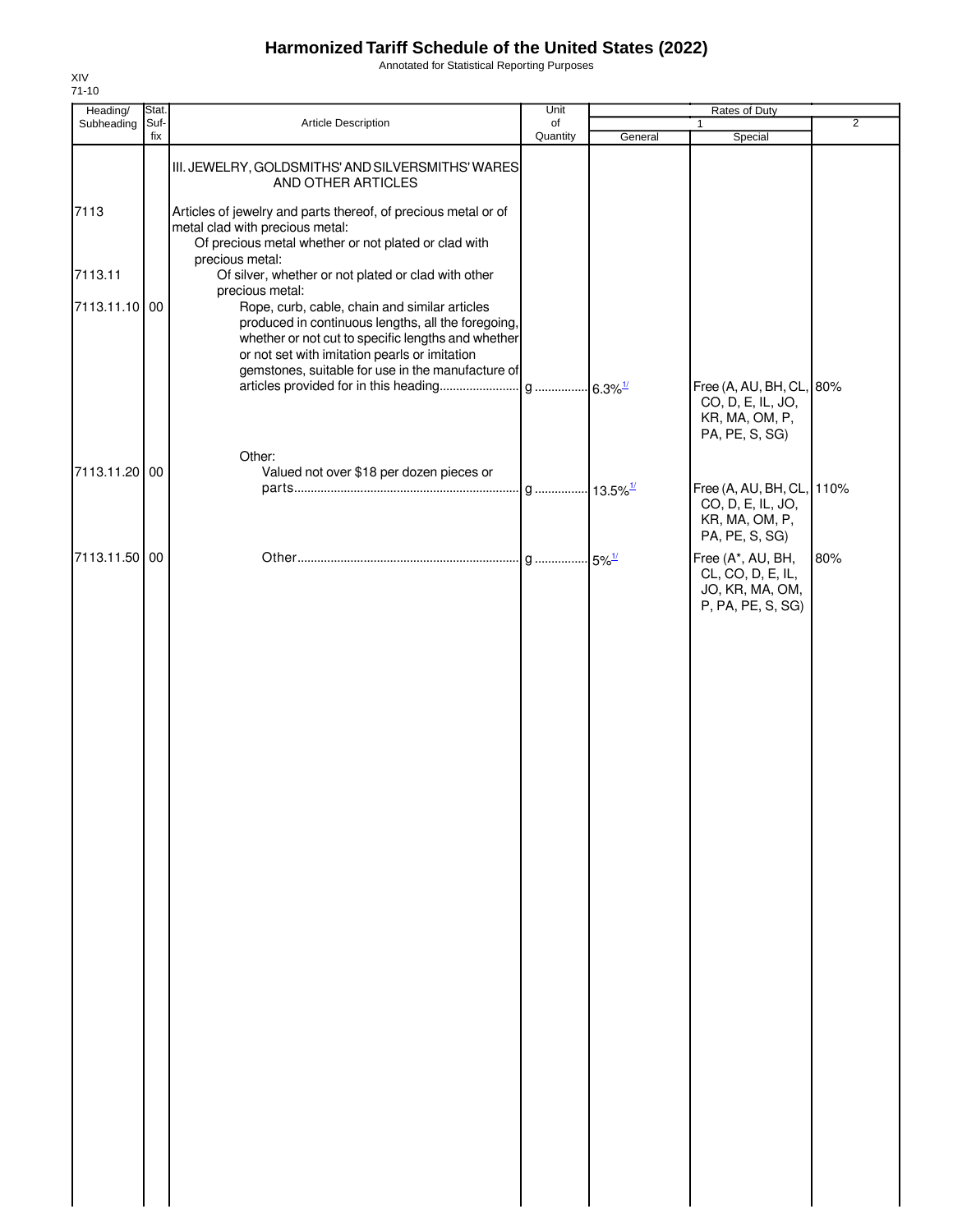Annotated for Statistical Reporting Purposes

| Heading/      | <b>Stat</b> |                                                                                                                                                                                                                                                                 | Unit                                            |         | Rates of Duty                                                                  |                |
|---------------|-------------|-----------------------------------------------------------------------------------------------------------------------------------------------------------------------------------------------------------------------------------------------------------------|-------------------------------------------------|---------|--------------------------------------------------------------------------------|----------------|
| Subheading    | Suf-<br>fix | <b>Article Description</b>                                                                                                                                                                                                                                      | of<br>Quantity                                  | General | Special                                                                        | $\overline{2}$ |
| 7113 (con.)   |             | Articles of jewelry and parts thereof, of precious metal or of<br>metal clad with precious metal: (con.)<br>Of precious metal whether or not plated or clad with                                                                                                |                                                 |         |                                                                                |                |
| 7113.19       |             | precious metal: (con.)<br>Of other precious metal, whether or not plated or clad<br>with precious metal:                                                                                                                                                        |                                                 |         |                                                                                |                |
| 7113.19.10 00 |             | Rope, curb, cable, chain and similar articles<br>produced in continuous lengths, all the foregoing,<br>whether or not cut to specific lengths and whether<br>or not set with imitation pearls or imitation<br>gemstones, suitable for use in the manufacture of |                                                 |         |                                                                                | 80%            |
|               |             |                                                                                                                                                                                                                                                                 |                                                 |         | Free (A*, AU, BH,<br>CL, CO, D, E, IL,<br>JO, KR, MA, OM,<br>P, PA, PE, S, SG) |                |
|               |             | Other:<br>Necklaces and neck chains, of gold:                                                                                                                                                                                                                   |                                                 |         |                                                                                |                |
| 7113.19.21    | 00          |                                                                                                                                                                                                                                                                 |                                                 |         | Free (A*, AU, BH,<br>CL, CO, D, E, IL,<br>JO, KR, MA, OM,<br>P, PA, PE, S, SG) | 80%            |
| 7113.19.25 00 |             |                                                                                                                                                                                                                                                                 |                                                 |         | Free (A*, AU, BH,<br>CL, CO, D, E, IL,<br>JO, KR, MA, OM,<br>P, PA, PE, S, SG) | 80%            |
| 7113.19.29 00 |             |                                                                                                                                                                                                                                                                 |                                                 |         | Free (A*, AU, BH,<br>CL, CO, D, E, IL,<br>JO, KR, MA, OM,<br>P, PA, PE, S, SG) | 80%            |
| 7113.19.30 00 |             |                                                                                                                                                                                                                                                                 |                                                 |         | Free (A*, AU, BH,<br>CL, CO, D, E, IL,<br>JO, KR, MA, OM,<br>P, PA, PE, S, SG) | 80%            |
| 7113.19.50    |             |                                                                                                                                                                                                                                                                 |                                                 |         | Free (A*, AU, BH,<br>CL, CO, D, E, IL,<br>JO, KR, MA, OM,<br>P, PA, PE, S, SG) | 80%            |
|               | 21          | Of ISO standard platinum:<br>Necklaces and neck chains pcs 4/                                                                                                                                                                                                   |                                                 |         |                                                                                |                |
|               | 25          |                                                                                                                                                                                                                                                                 | $pcs^{\frac{4}{2}}$                             |         |                                                                                |                |
|               | 30          |                                                                                                                                                                                                                                                                 | $\cdot$ pcs <sup><math>\frac{4}{2}</math></sup> |         |                                                                                |                |
|               | 45          |                                                                                                                                                                                                                                                                 | $pcs \frac{4}{ }$                               |         |                                                                                |                |
|               | 90          |                                                                                                                                                                                                                                                                 |                                                 |         |                                                                                |                |
|               |             |                                                                                                                                                                                                                                                                 |                                                 |         |                                                                                |                |
|               |             |                                                                                                                                                                                                                                                                 |                                                 |         |                                                                                |                |
|               |             |                                                                                                                                                                                                                                                                 |                                                 |         |                                                                                |                |
|               |             |                                                                                                                                                                                                                                                                 |                                                 |         |                                                                                |                |
|               |             |                                                                                                                                                                                                                                                                 |                                                 |         |                                                                                |                |
|               |             |                                                                                                                                                                                                                                                                 |                                                 |         |                                                                                |                |
|               |             |                                                                                                                                                                                                                                                                 |                                                 |         |                                                                                |                |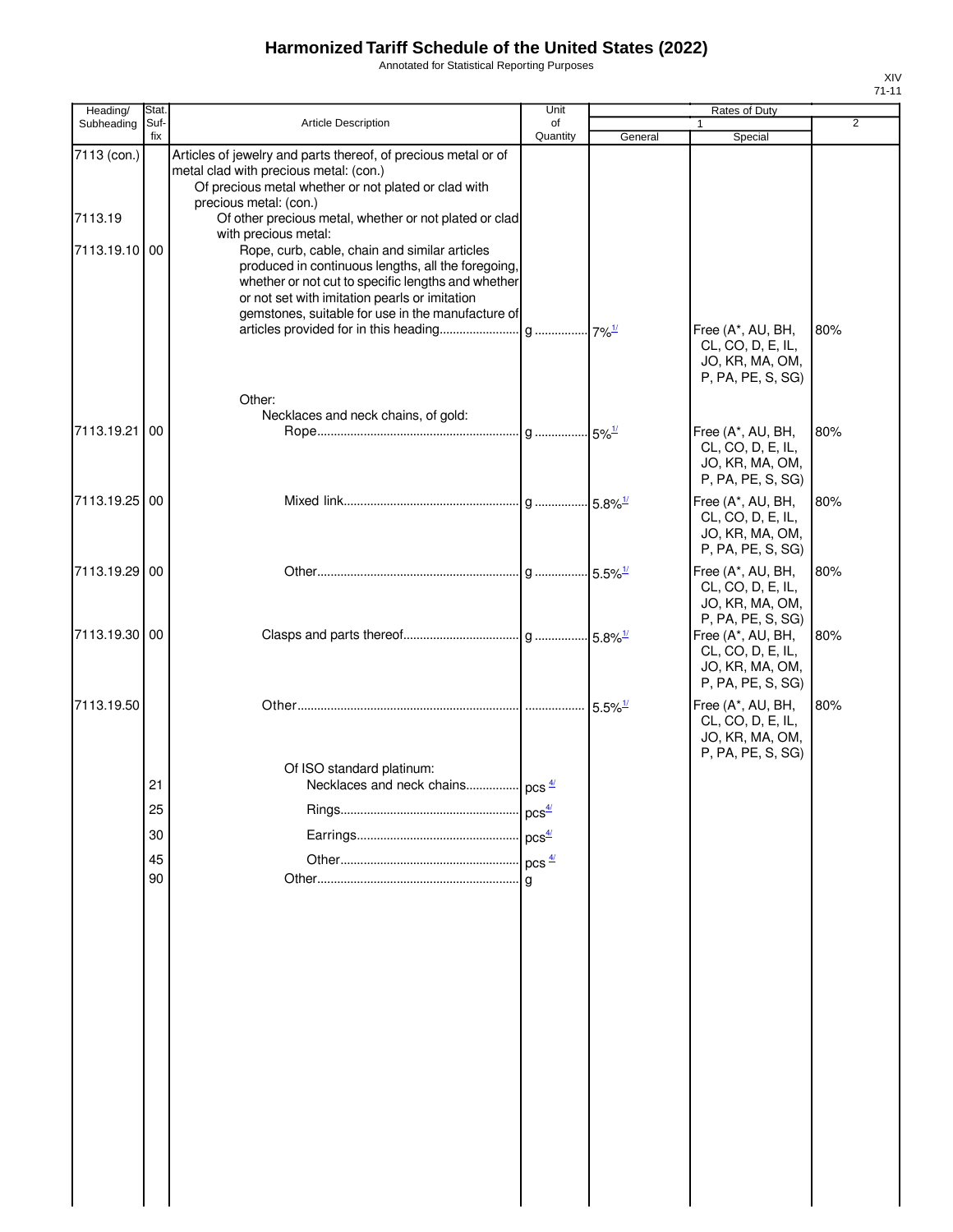Annotated for Statistical Reporting Purposes

| Heading/                                | Stat.       |                                                                                                                                                                                                                                                                                                                                                                                           | Unit           |         | Rates of Duty                                                                  |                |
|-----------------------------------------|-------------|-------------------------------------------------------------------------------------------------------------------------------------------------------------------------------------------------------------------------------------------------------------------------------------------------------------------------------------------------------------------------------------------|----------------|---------|--------------------------------------------------------------------------------|----------------|
| Subheading                              | Suf-<br>fix | Article Description                                                                                                                                                                                                                                                                                                                                                                       | of<br>Quantity | General | 1<br>Special                                                                   | $\overline{2}$ |
| 7113 (con.)<br>7113.20<br>7113.20.10 00 |             | Articles of jewelry and parts thereof, of precious metal or of<br>metal clad with precious metal: (con.)<br>Of base metal clad with precious metal:<br>Rope, curb, cable, chain and similar articles produced<br>in continuous lengths, all the foregoing, whether or not<br>cut to specific lengths and whether or not set with<br>imitation pearls or imitation gemstones, suitable for |                |         |                                                                                |                |
|                                         |             | use in the manufacture of articles provided for in this<br>Other:<br>Necklaces and neck chains, clad with gold:                                                                                                                                                                                                                                                                           |                |         | Free (A*, AU, BH,<br>CL, CO, D, E, IL,<br>JO, KR, MA, OM,<br>P, PA, PE, S, SG) | 80%            |
| 7113.20.21                              | 00          |                                                                                                                                                                                                                                                                                                                                                                                           |                |         | Free (A*, AU, BH,<br>CL, CO, D, E, IL,<br>JO, KR, MA, OM,<br>P, PA, PE, S, SG) | 80%            |
| 7113.20.25 00                           |             |                                                                                                                                                                                                                                                                                                                                                                                           |                |         | Free (A*, AU, BH,<br>CL, CO, D, E, IL,<br>JO, KR, MA, OM,<br>P, PA, PE, S, SG) | 80%            |
| 7113.20.29 00                           |             |                                                                                                                                                                                                                                                                                                                                                                                           |                |         | Free (A*, AU, BH,<br>CL, CO, D, E, IL,<br>JO, KR, MA, OM,<br>P, PA, PE, S, SG) | 80%            |
| 7113.20.30 00                           |             |                                                                                                                                                                                                                                                                                                                                                                                           |                |         | Free (A*, AU, BH,<br>CL, CO, D, E, IL,<br>JO, KR, MA, OM,<br>P, PA, PE, S, SG) | 80%            |
| 7113.20.50 00                           |             |                                                                                                                                                                                                                                                                                                                                                                                           |                |         | Free (A*, AU, BH,<br>CL, CO, D, E, IL,<br>JO, KR, MA, OM,<br>P, PA, PE, S, SG) | 80%            |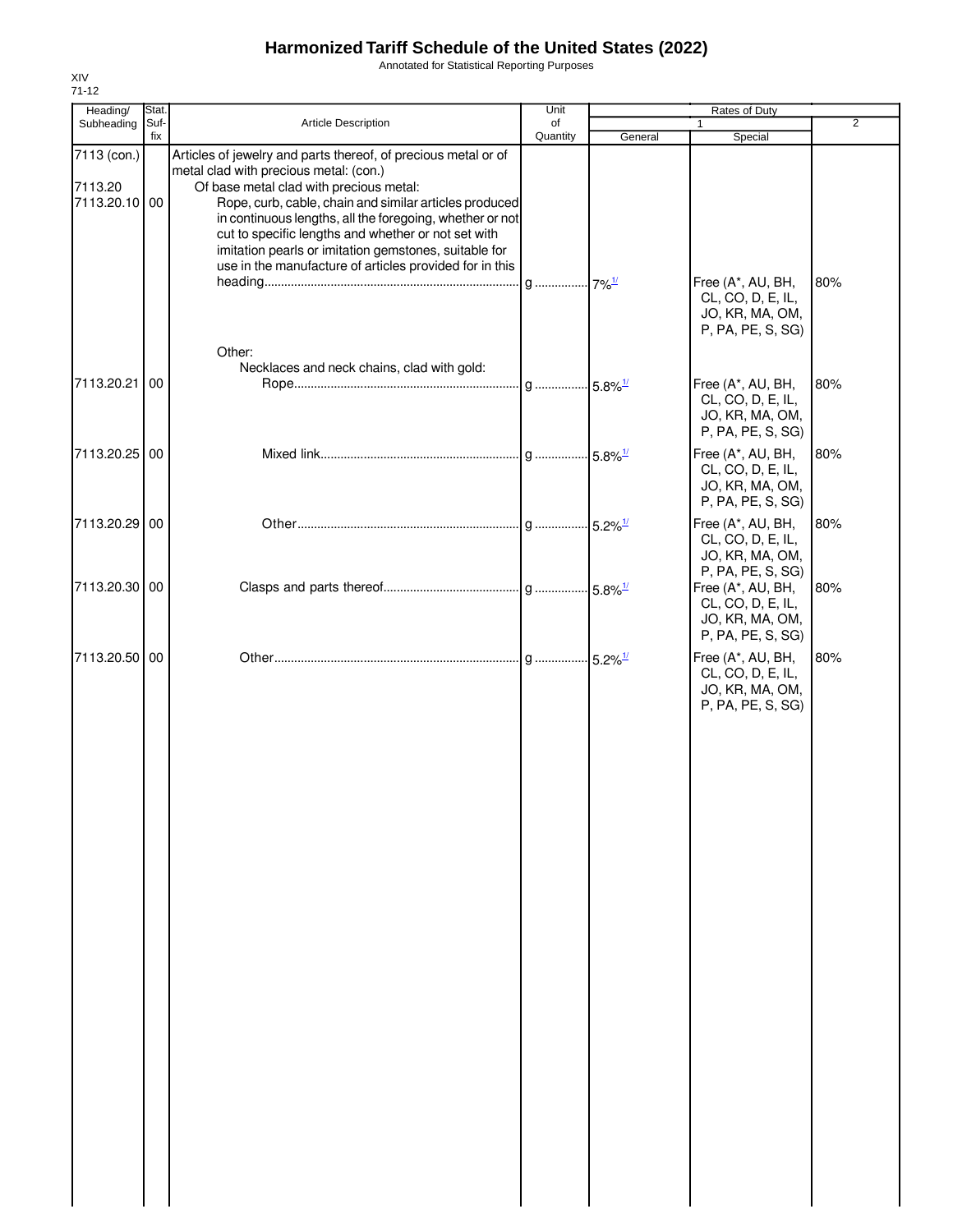Annotated for Statistical Reporting Purposes

| Heading/        | Stat.       |                                                                                                                                                                                                                                                                | Unit                  |         | Rates of Duty                                                                     |                     |
|-----------------|-------------|----------------------------------------------------------------------------------------------------------------------------------------------------------------------------------------------------------------------------------------------------------------|-----------------------|---------|-----------------------------------------------------------------------------------|---------------------|
| Subheading      | Suf-<br>fix | <b>Article Description</b>                                                                                                                                                                                                                                     | of<br>Quantity        | General | 1<br>Special                                                                      | $\overline{2}$      |
| 7114<br>7114.11 |             | Articles of goldsmiths' or silversmiths' wares and parts thereof,<br>of precious metal or of metal clad with precious metal:<br>Of precious metal whether or not plated or clad with<br>precious metal:<br>Of silver, whether or not plated or clad with other |                       |         |                                                                                   |                     |
|                 |             | precious metal:                                                                                                                                                                                                                                                |                       |         |                                                                                   |                     |
| 7114.11.10 00   |             |                                                                                                                                                                                                                                                                | No 2.8% <sup>2/</sup> |         | Free (A, AU, BH, CL,<br>CO, D, E, IL, JO,<br>KR, MA, OM, P,<br>PA, PE, S, SG)     | $16¢$ each +<br>45% |
| 7114.11.20 00   |             |                                                                                                                                                                                                                                                                | No 2.7% <sup>2/</sup> |         | Free (A, AU, BH, CL,<br>CO, D, E, IL, JO,<br>KR, MA, OM, P,<br>PA, PE, S, SG)     | $16¢$ each +<br>45% |
| 7114.11.30 00   |             | Spoons and ladles:                                                                                                                                                                                                                                             |                       |         | Free (A, AU, BH, CL, 65%<br>CO, D, E, IL, JO,<br>KR, MA, OM, P,<br>PA, PE, S, SG) |                     |
| 7114.11.40 00   |             |                                                                                                                                                                                                                                                                |                       |         | Free (A, AU, BH, CL, 65%<br>CO, D, E, IL, JO,<br>KR, MA, OM, P,<br>PA, PE, S, SG) |                     |
| 7114.11.45 00   |             | Sets of the foregoing which include two or more                                                                                                                                                                                                                |                       |         | Free (A+, AU, BH,<br>CL, CO, D, E, IL,<br>JO, KR, MA, OM,<br>P, PA, PE, S, SG)    | 65%                 |
|                 |             | Articles not elsewhere specified or included of a<br>type used for household, table or kitchen use; toilet<br>and sanitary wares; all the foregoing and parts<br>thereof, of silver:                                                                           |                       |         |                                                                                   |                     |
| 7114.11.50 00   |             |                                                                                                                                                                                                                                                                |                       |         | Free (A, AU, BH, CL, 65%<br>CO, D, E, IL, JO,<br>KR, MA, OM, P,<br>PA, PE, S, SG) |                     |
| 7114.11.60 00   |             |                                                                                                                                                                                                                                                                |                       |         | Free (A*, AU, BH,<br>CL, CO, D, E, IL,<br>JO, KR, MA, OM,<br>P, PA, PE, S, SG)    | 65%                 |
| 7114.11.70 00   |             |                                                                                                                                                                                                                                                                |                       |         | Free (A, AU, BH, CL, 65%<br>CO, D, E, IL, JO,<br>KR, MA, OM, P,<br>PA, PE, S, SG) |                     |
| 7114.19.00 00   |             | Of other precious metal whether or not plated or clad                                                                                                                                                                                                          |                       |         | Free (A, AU, BH, CL, 65%<br>CO, D, E, IL, JO,<br>KR, MA, OM, P,<br>PA, PE, S, SG) |                     |
|                 |             |                                                                                                                                                                                                                                                                |                       |         |                                                                                   |                     |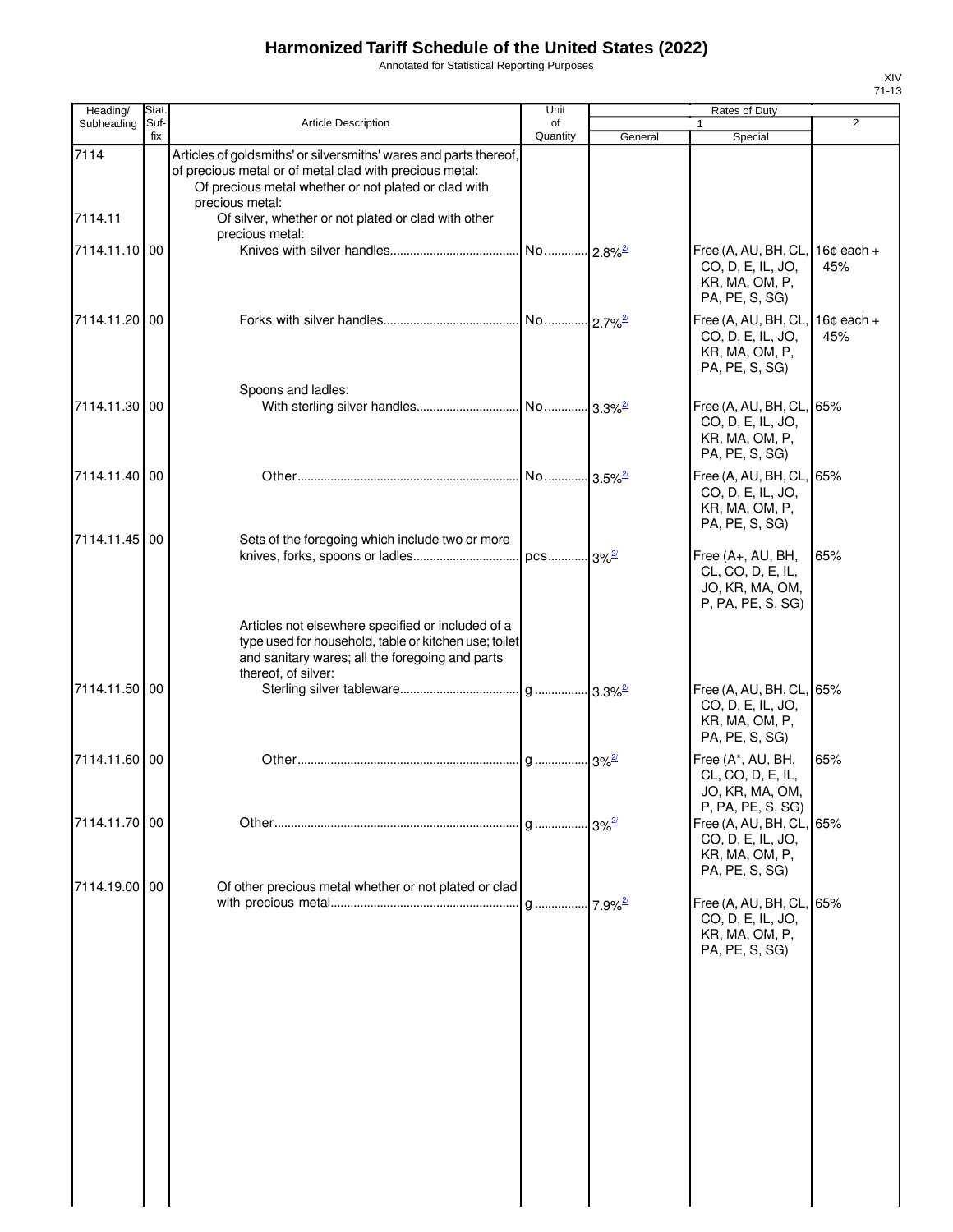Annotated for Statistical Reporting Purposes

| Heading/                  | Stat.       |                                                                                                                                                                                                                                  | Unit           |                    | Rates of Duty                                                                      |      |
|---------------------------|-------------|----------------------------------------------------------------------------------------------------------------------------------------------------------------------------------------------------------------------------------|----------------|--------------------|------------------------------------------------------------------------------------|------|
| Subheading                | Suf-<br>fix | <b>Article Description</b>                                                                                                                                                                                                       | of<br>Quantity | General            | $\mathbf{1}$<br>Special                                                            | 2    |
| 7114 (con.)<br>7114.20.00 |             | Articles of goldsmiths' or silversmiths' wares and parts thereof,<br>of precious metal or of metal clad with precious metal: (con.)                                                                                              |                |                    | Free (A*, AU, BH,<br>CL, CO, D, E, IL,<br>JO, KR, MA, OM,                          | 65%  |
|                           | 40<br>60    | Articles not elsewhere specified or included, of a type<br>used for household, table or kitchen use; toilet or                                                                                                                   |                |                    | P, PA, PE, S, SG)                                                                  |      |
| 7115                      |             | Other articles of precious metal or of metal clad with precious<br>metal:                                                                                                                                                        |                |                    |                                                                                    |      |
| 7115.10.00 00             |             |                                                                                                                                                                                                                                  |                |                    | Free (A, AU, BH, CL, 65%<br>CO, D, E, IL, JO,<br>KR, MA, OM, P,<br>PA, PE, S, SG)  |      |
| 7115.90<br>7115.90.05     |             | Other:<br>Articles of precious metal, in rectangular or near<br>rectangular shapes, containing 99.5 percent or more<br>by weight of a precious metal and not otherwise<br>marked or decorated than with weight, purity, or other |                |                    |                                                                                    |      |
|                           | 30          |                                                                                                                                                                                                                                  |                | Free <sup>2/</sup> |                                                                                    | Free |
|                           | 60          |                                                                                                                                                                                                                                  |                |                    |                                                                                    |      |
|                           | 90          | Other:                                                                                                                                                                                                                           |                |                    |                                                                                    |      |
| 7115.90.30 00             |             |                                                                                                                                                                                                                                  |                |                    | Free (A, AU, BH, CL, 110%<br>CO, D, E, IL, JO,<br>KR, MA, OM, P,<br>PA, PE, S, SG) |      |
| 7115.90.40 00             |             |                                                                                                                                                                                                                                  |                |                    | Free (A, AU, BH, CL, 65%<br>CO, D, E, IL, JO,<br>KR, MA, OM, P,<br>PA, PE, S, SG)  |      |
| 7115.90.60 00             |             |                                                                                                                                                                                                                                  |                |                    | Free (A, AU, BH, CL, 65%<br>CO, D, E, IL, JO,<br>KR, MA, OM, P,<br>PA, PE, S, SG)  |      |
|                           |             |                                                                                                                                                                                                                                  |                |                    |                                                                                    |      |
|                           |             |                                                                                                                                                                                                                                  |                |                    |                                                                                    |      |
|                           |             |                                                                                                                                                                                                                                  |                |                    |                                                                                    |      |
|                           |             |                                                                                                                                                                                                                                  |                |                    |                                                                                    |      |
|                           |             |                                                                                                                                                                                                                                  |                |                    |                                                                                    |      |
|                           |             |                                                                                                                                                                                                                                  |                |                    |                                                                                    |      |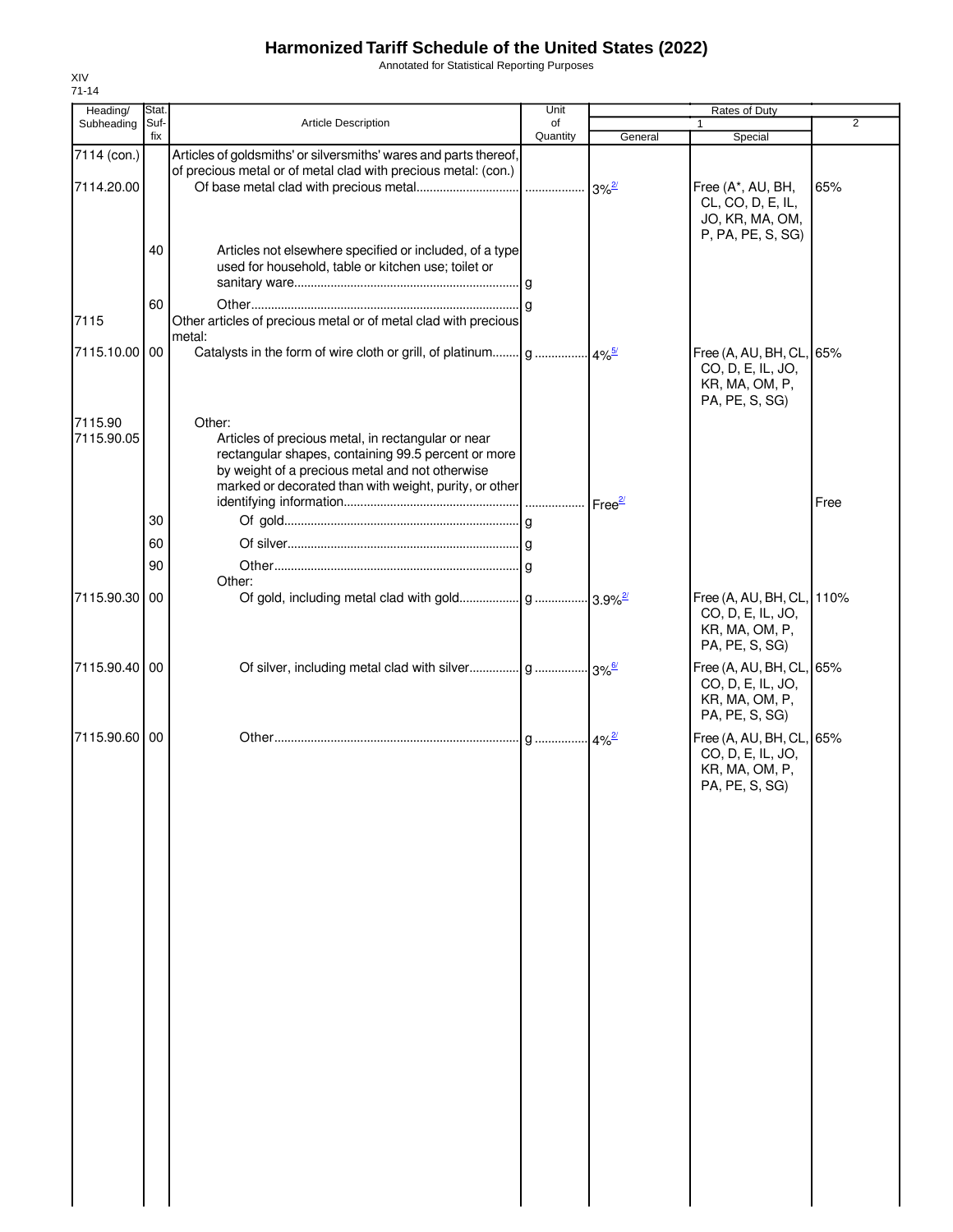Annotated for Statistical Reporting Purposes

| Heading/        | Stat.       |                                                                                                                                                     | Unit                      |         | <b>Rates of Duty</b>                                                               |                |
|-----------------|-------------|-----------------------------------------------------------------------------------------------------------------------------------------------------|---------------------------|---------|------------------------------------------------------------------------------------|----------------|
| Subheading      | Suf-<br>fix | <b>Article Description</b>                                                                                                                          | of<br>Quantity            | General | $\mathbf{1}$<br>Special                                                            | $\overline{2}$ |
| 7116<br>7116.10 |             | Articles of natural or cultured pearls, precious or semiprecious<br>stones (natural, synthetic or reconstructed):<br>Of natural or cultured pearls: |                           |         |                                                                                    |                |
| 7116.10.10 00   |             |                                                                                                                                                     |                           |         | Free (A, AU, BH, CL, 80%<br>CO, D, E, IL, JO,<br>KR, MA, OM, P,<br>PA, PE, S, SG)  |                |
| 7116.10.25 00   |             |                                                                                                                                                     |                           |         | Free (A, AU, BH, CL, 110%<br>CO, D, E, IL, JO,<br>KR, MA, OM, P,<br>PA, PE, S, SG) |                |
| 7116.20         |             | Of precious or semiprecious stones (natural, synthetic or<br>reconstructed):<br>Articles of jewelry:                                                |                           |         |                                                                                    |                |
| 7116.20.05 00   |             |                                                                                                                                                     |                           |         | Free (A*, AU, BH,<br>CL, CO, D, E, IL,<br>JO, KR, MA, OM,<br>P, PA, PE, S, SG)     | 80%            |
| 7116.20.15 00   |             | Other:                                                                                                                                              |                           |         | Free (A*, AU, BH,<br>CL, CO, D, E, IL,<br>JO, KR, MA, OM,<br>P, PA, PE, S, SG)     | 80%            |
| 7116.20.30 00   |             | Of semiprecious stones (except rock crystal):<br>Graded semiprecious stones strung                                                                  |                           |         | Free (A*, AU, BH,<br>CL, CO, D, E, IL,                                             | 50%            |
| 7116.20.35 00   |             |                                                                                                                                                     |                           |         | JO, KR, MA, OM,<br>P, PA, PE, S, SG)<br>Free (A*, AU, BH,                          | 50%            |
|                 |             |                                                                                                                                                     |                           |         | CL, CO, D, E, IL,<br>JO, KR, MA, OM,<br>P, PA, PE, S, SG)                          |                |
| 7116.20.40 00   |             |                                                                                                                                                     |                           |         | Free (A*, AU, BH,<br>CL, CO, D, E, IL,<br>JO, KR, MA, OM,<br>P, PA, PE, S, SG)     | 50%            |
| 7116.20.50 00   |             |                                                                                                                                                     | . No.  Free <sup>1/</sup> |         |                                                                                    | 50%            |
|                 |             |                                                                                                                                                     |                           |         |                                                                                    |                |
|                 |             |                                                                                                                                                     |                           |         |                                                                                    |                |
|                 |             |                                                                                                                                                     |                           |         |                                                                                    |                |
|                 |             |                                                                                                                                                     |                           |         |                                                                                    |                |
|                 |             |                                                                                                                                                     |                           |         |                                                                                    |                |
|                 |             |                                                                                                                                                     |                           |         |                                                                                    |                |
|                 |             |                                                                                                                                                     |                           |         |                                                                                    |                |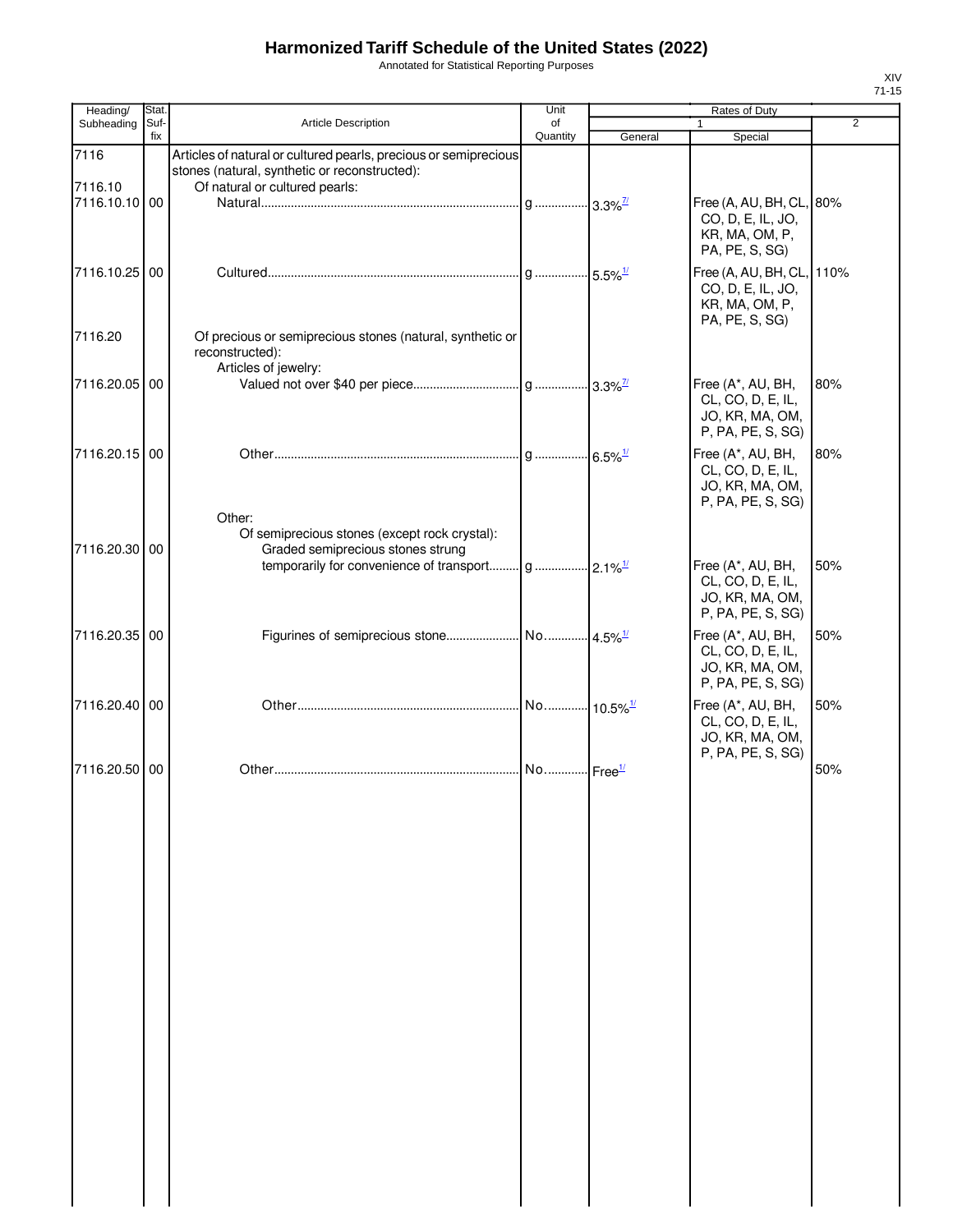Annotated for Statistical Reporting Purposes

| Heading/      | Stat.       |                                                                                                                                                                                                                                                                                                                                                            | Unit           |         | Rates of Duty                                                                      |      |
|---------------|-------------|------------------------------------------------------------------------------------------------------------------------------------------------------------------------------------------------------------------------------------------------------------------------------------------------------------------------------------------------------------|----------------|---------|------------------------------------------------------------------------------------|------|
| Subheading    | Suf-<br>fix | <b>Article Description</b>                                                                                                                                                                                                                                                                                                                                 | of<br>Quantity | General | $\mathbf{1}$<br>Special                                                            | 2    |
| 7117          |             | Imitation jewelry:<br>Of base metal, whether or not plated with precious metal:                                                                                                                                                                                                                                                                            |                |         |                                                                                    |      |
| 7117.11.00 00 |             |                                                                                                                                                                                                                                                                                                                                                            |                |         | Free (A*, AU, BH,<br>CL, CO, D, E, IL,<br>JO, KR, MA, OM,<br>P, PA, PE, S, SG)     | 110% |
| 7117.19       |             | Other:<br>Rope, curb, cable, chain and similar articles<br>produced in continuous lengths, all the foregoing,<br>whether or not cut to specific lengths and whether<br>or not set with imitation pearls or imitation<br>gemstones, suitable for use in the manufacture of<br>articles provided for in this heading:<br>Valued not over 33 cents per meter: |                |         |                                                                                    |      |
| 7117.19.05 00 |             | Toy jewelry valued not over 8 cents per                                                                                                                                                                                                                                                                                                                    |                |         |                                                                                    | 80%  |
|               |             |                                                                                                                                                                                                                                                                                                                                                            |                |         |                                                                                    |      |
| 7117.19.15 00 |             |                                                                                                                                                                                                                                                                                                                                                            |                |         | Free (A, AU, BH, CL, 80%<br>CO, D, E, IL, JO,<br>KR, MA, OM, P,<br>PA, PE, S, SG)  |      |
| 7117.19.20 00 |             |                                                                                                                                                                                                                                                                                                                                                            |                |         | Free (A, AU, BH, CL, 110%<br>CO, D, E, IL, JO,<br>KR, MA, OM, P,<br>PA, PE, S, SG) |      |
| 7117.19.30 00 |             | Religious articles of a purely devotional charac-<br>ter designed to be worn on apparel or carried on                                                                                                                                                                                                                                                      |                |         | Free (A, AU, BH, CL, 45%                                                           |      |
|               |             | Other:                                                                                                                                                                                                                                                                                                                                                     |                |         | CO, D, E, IL, JO,<br>KR, MA, OM, P,<br>PA, PE, S, SG)                              |      |
| 7117.19.60 00 |             | Toy jewelry valued not over 8 cents per                                                                                                                                                                                                                                                                                                                    |                |         |                                                                                    | 110% |
| 7117.19.90 00 |             |                                                                                                                                                                                                                                                                                                                                                            |                |         | Free (A, AU, BH, CL, 110%<br>CO, D, E, IL, JO,<br>KR, MA, OM, P,<br>PA, PE, S, SG) |      |
|               |             |                                                                                                                                                                                                                                                                                                                                                            |                |         |                                                                                    |      |
|               |             |                                                                                                                                                                                                                                                                                                                                                            |                |         |                                                                                    |      |
|               |             |                                                                                                                                                                                                                                                                                                                                                            |                |         |                                                                                    |      |
|               |             |                                                                                                                                                                                                                                                                                                                                                            |                |         |                                                                                    |      |
|               |             |                                                                                                                                                                                                                                                                                                                                                            |                |         |                                                                                    |      |
|               |             |                                                                                                                                                                                                                                                                                                                                                            |                |         |                                                                                    |      |
|               |             |                                                                                                                                                                                                                                                                                                                                                            |                |         |                                                                                    |      |
|               |             |                                                                                                                                                                                                                                                                                                                                                            |                |         |                                                                                    |      |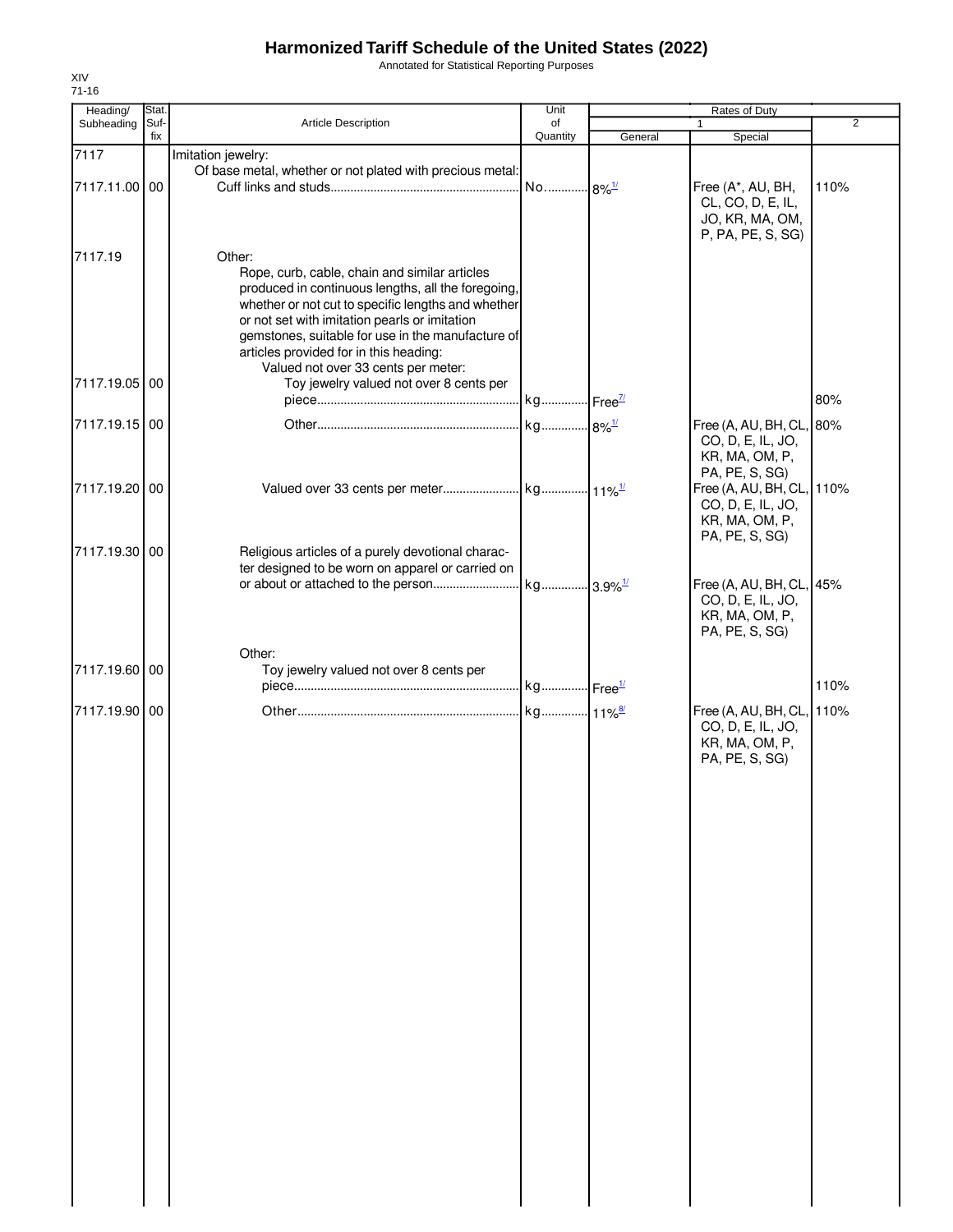Annotated for Statistical Reporting Purposes

| Heading/                                | Stat.        |                                                                                                                                            | Unit                   | Rates of Duty      |                                                                                |                |  |
|-----------------------------------------|--------------|--------------------------------------------------------------------------------------------------------------------------------------------|------------------------|--------------------|--------------------------------------------------------------------------------|----------------|--|
| Subheading                              | Suf-<br>fix  | Article Description                                                                                                                        | of<br>Quantity         | General            | 1<br>Special                                                                   | $\overline{2}$ |  |
| 7117 (con.)<br>7117.90<br>7117.90.10 00 |              | Imitation jewelry: (con.)<br>Other:                                                                                                        |                        |                    |                                                                                |                |  |
|                                         |              | Necklaces, valued not over 30 cents per dozen,<br>composed wholly of plastic shapes mounted on fiber                                       | doz Free <sup>1/</sup> |                    |                                                                                | Free           |  |
|                                         |              | Religious articles of a purely devotional character<br>designed to be worn on apparel or carried on or about<br>or attached to the person: |                        |                    |                                                                                |                |  |
| 7117.90.20 00                           |              |                                                                                                                                            |                        |                    | Free (A*, AU, BH,<br>CL, CO, D, E, IL,<br>JO, KR, MA, OM,<br>P, PA, PE, S, SG) | 50%            |  |
| 7117.90.30 00                           |              |                                                                                                                                            |                        |                    | Free (A*, AU, BH,<br>CL, CO, D, E, IL,<br>JO, KR, MA, OM,<br>P, PA, PE, S, SG) | 45%            |  |
|                                         |              | Other:<br>Valued not over 20 cents per dozen pieces or<br>parts:                                                                           |                        |                    |                                                                                |                |  |
| 7117.90.45 00                           |              |                                                                                                                                            |                        |                    |                                                                                | 45%            |  |
| 7117.90.55 00                           |              |                                                                                                                                            |                        |                    | Free (A*, AU, BH,<br>CL, CO, D, E, IL,<br>JO, KR, MA, OM,<br>P, PA, PE, S, SG) | 45%            |  |
| 7117.90.60 00                           |              | Valued over 20 cents per dozen pieces or parts:<br>Toy jewelry (except parts) valued not over 8                                            |                        |                    |                                                                                | 110%           |  |
| 7117.90.75 00                           |              | Other:                                                                                                                                     |                        |                    |                                                                                | 110%           |  |
| 7117.90.90 00                           |              |                                                                                                                                            |                        |                    | Free (A*, AU, BH,                                                              | 110%           |  |
|                                         |              |                                                                                                                                            |                        |                    | CL, CO, D, E, IL,<br>JO, KR, MA, OM,<br>P, PA, PE, S, SG)                      |                |  |
| 7118<br>7118.10.00 00                   |              | Coin:<br>Coin (other than gold coin), not being legal tender g Free <sup>14</sup>                                                          |                        |                    |                                                                                | Free           |  |
| 7118.90.00                              |              | Gold:                                                                                                                                      |                        | Free <sup>1/</sup> |                                                                                | Free           |  |
|                                         | $\mathbf{L}$ |                                                                                                                                            | g<br>Au g              |                    |                                                                                |                |  |
|                                         | 19           |                                                                                                                                            | g<br>Au g              |                    |                                                                                |                |  |
|                                         | 20           |                                                                                                                                            | g<br>Ptg               |                    |                                                                                |                |  |
|                                         | 55           |                                                                                                                                            |                        |                    |                                                                                |                |  |
|                                         |              |                                                                                                                                            |                        |                    |                                                                                |                |  |
|                                         |              |                                                                                                                                            |                        |                    |                                                                                |                |  |
|                                         |              |                                                                                                                                            |                        |                    |                                                                                |                |  |
|                                         |              |                                                                                                                                            |                        |                    |                                                                                |                |  |
|                                         |              |                                                                                                                                            |                        |                    |                                                                                |                |  |
|                                         |              |                                                                                                                                            |                        |                    |                                                                                |                |  |
|                                         |              |                                                                                                                                            |                        |                    |                                                                                |                |  |
|                                         |              |                                                                                                                                            |                        |                    |                                                                                |                |  |
|                                         |              |                                                                                                                                            |                        |                    |                                                                                |                |  |